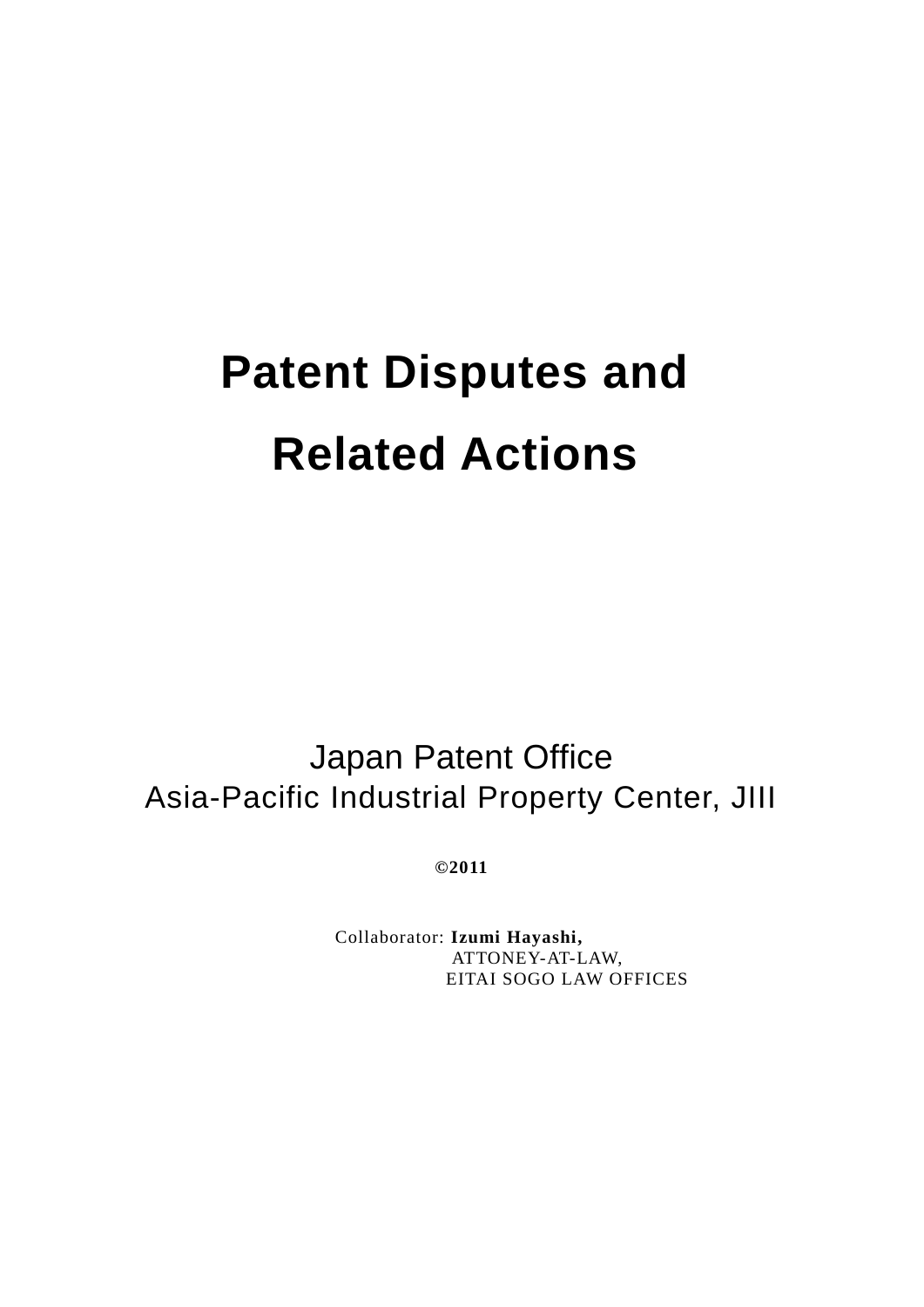# **Patent Disputes and Related Actions**

Contents

| I.  | <b>Outline</b><br>1                                                     |  |  |
|-----|-------------------------------------------------------------------------|--|--|
| 1.  | Discovering patent infringement                                         |  |  |
|     | - Considering the actions to take<br>$\mathbf{1}$                       |  |  |
|     | 2. Warning letter<br>3                                                  |  |  |
| 3.  | Negotiation<br>4                                                        |  |  |
|     | 4. Litigation or ADR<br>5                                               |  |  |
| П.  | <b>Key Points of Patent Infringement</b><br>6                           |  |  |
| 1.  | Overview<br>7                                                           |  |  |
| 2.  | Key Points of Dispute on Infringement of Patent Right                   |  |  |
|     | [Literal Infringement]<br>7                                             |  |  |
| 3.  | Doctrine of equivalents<br>8                                            |  |  |
| 4.  | Indirect infringement<br>9                                              |  |  |
| 5.  | Restrictive interpretation under the principle of faith and trust<br>10 |  |  |
| 6.  | "Functional Claim" type<br>10                                           |  |  |
| 7.  | "Product by Process Claim" type<br>11                                   |  |  |
| 8.  | Argument of restriction on exercise of right<br>11                      |  |  |
| Ш.  | <b>Civil Proceedings on Patent Infringement</b><br>13                   |  |  |
| 1.  | Proceedings in a patent infringement lawsuit<br>13                      |  |  |
| 2.  | Special Jurisdiction over Patent Infringement Cases<br>18               |  |  |
| 3.  | <b>IP High Courts</b><br>19                                             |  |  |
| 4.  | Jurisdiction over appeal cases<br>20                                    |  |  |
| IV. | <b>Alternative Dispute Resolution (ADR)</b><br>22                       |  |  |
| 1.  | Overview<br>22                                                          |  |  |
| 2.  | Types of ADR<br>22                                                      |  |  |
| 3.  | Related Laws: Arbitration Law, ADR Law<br>23                            |  |  |
| 4.  | Arbitration, and mediation<br>23                                        |  |  |
| 5.  | <b>Advantages of ADR</b><br>24                                          |  |  |
| 6.  | From mediation to arbitration<br>25                                     |  |  |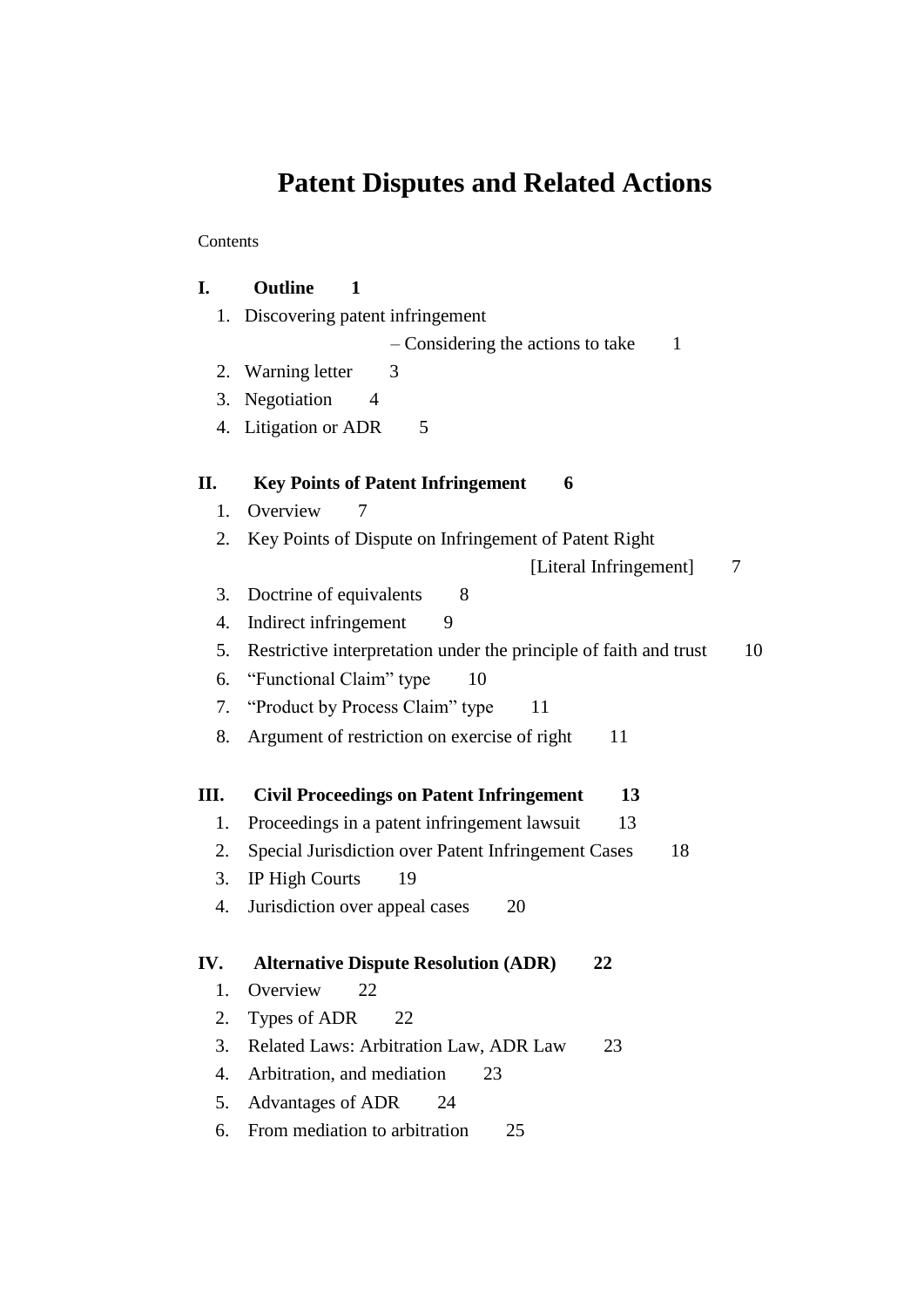# **V. Border Enforcement 26**

- 1. Overview 26
- 2. Outline of Application for Suspension System 27
- 3. Overview of verification procedure 28
- 4. Outline of the Advisory Board System 31
- 5. Others 33

**VI. Criminal Procedures 34**

\*\*\*\*\*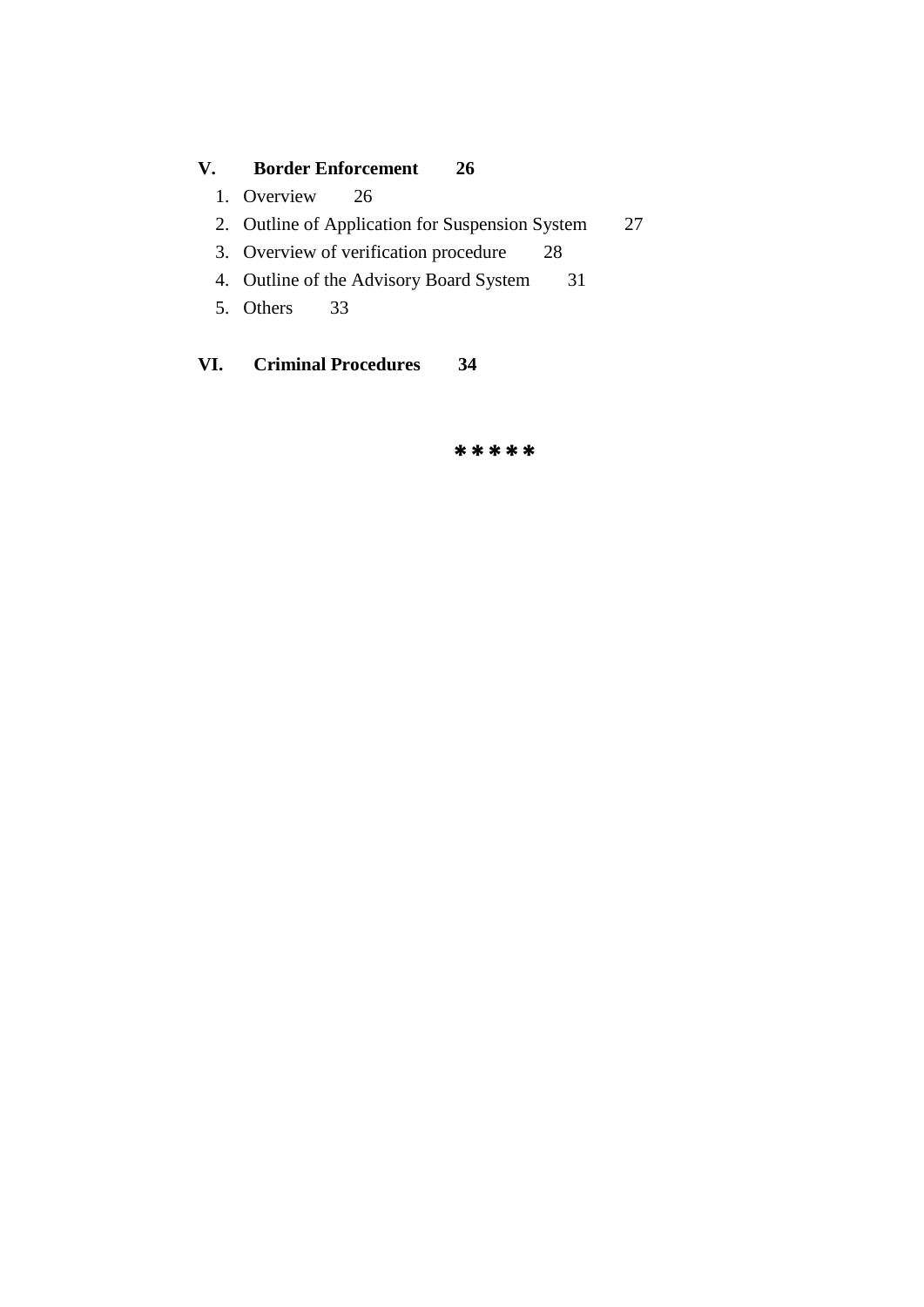#### **Patent Disputes and Related Actions**

#### **I. Outline**

#### **1. Discovering patent infringement – Considering the actions to take**

(1) Where another person is working on the patented invention as a business, the Patentee is entitled to civil remedy, criminal remedy, and border enforcement measures as discussed below (An Exclusive Licensee is entitled to remedy to the extent of the established scope, whereas no remedy is available for a Non-Exclusive Licensee).

The Patentee may discover acts of patent infringement mainly through daily business activities, such as a customer's inquiry about similar goods, or national/international trade shows. Internet-based investigation is also effective.

When an infringement is discovered, it is necessary to have careful regard for the following points:

#### (2) Confirming one's own rights

It is necessary to confirm that the holder's own national and international patents remain in effect, that the name of the holder on the registry has not been changed, and if the term of the patent right has expired, by checking up with the Patent Register on the JPO website (Patent Act §67 The duration of a patent right shall expire after a period of 20 years from the filing date of the patent application). For a utility model rights holder to exercise their rights, it is very important to request a Report of Utility Model Technical Opinion. The utility model rights are rights granted without undergoing a substantive examination. In order to prevent the misuse of such rights and to avoid causing unexpected disadvantages to a third party, the utility model rights holder may not exercise their rights unless a warning has been given by presenting the Report of Utility Model Technical Opinion, objective reference material for judgment (Utility Model Act §29-2). A warning or institution of a lawsuit without presenting the Report of Utility Model Technical Opinion does not constitute a lawful exercise of the rights, so that the rights holder shall be liable for damages arising therefrom, if any.

Fig. 1 **Outline of the Japanese IPR system**

|                               | <b>Subject of protection</b>              | <b>Term of protection</b>                                                       |
|-------------------------------|-------------------------------------------|---------------------------------------------------------------------------------|
| <b>Patent right</b>           | Invention                                 | 20 years from filing an application                                             |
| <b>Utility model</b><br>right | Invention of shape of an article,<br>etc. | 10 years from filing an application (6)<br>years under the law before revision) |
| <b>Design right</b>           | Design of an article                      | 20 years from registration (15 years)<br>under the law before revision)         |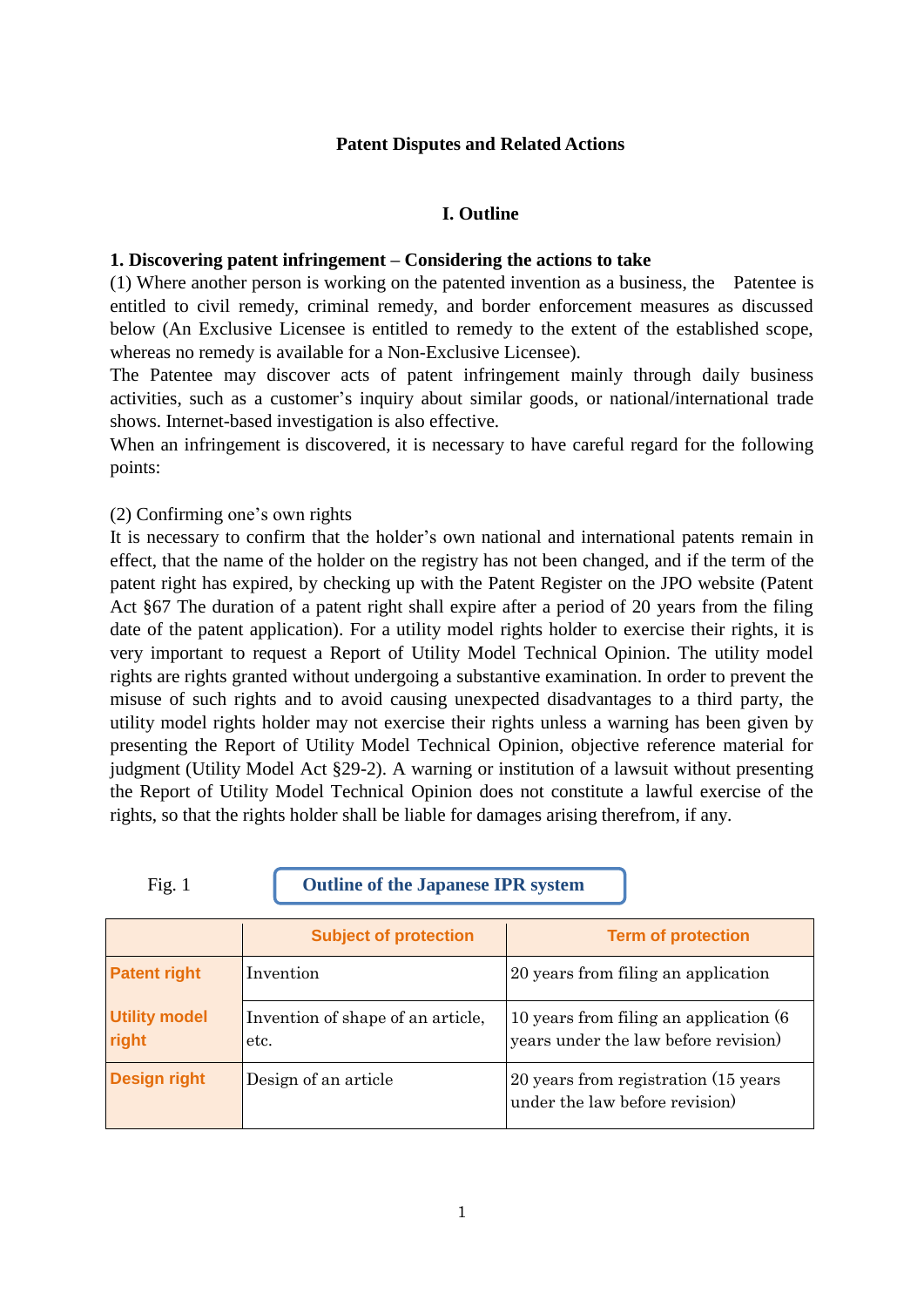|                                                              | <b>Subject of protection</b>                                                                                                                    | <b>Term of protection</b>                                                                                                           |
|--------------------------------------------------------------|-------------------------------------------------------------------------------------------------------------------------------------------------|-------------------------------------------------------------------------------------------------------------------------------------|
| <b>Trademark right</b>                                       | Trademark                                                                                                                                       | 10 years from registration (renewal of<br>term acceptable)                                                                          |
| <b>Copyright</b>                                             | Mental work, such as literature,<br>science, art, music, and program                                                                            | 50 years from the death of the author<br>(50 years from release for a legal)<br>person) (70 years from release for a<br>movie film) |
| <b>Right of layout</b><br>designs of<br>integrated circuits  | Use of a circuit layout of<br>semiconductor integrated circuits                                                                                 | 10 years from registration                                                                                                          |
| <b>Breeder's right</b>                                       | A new variety of a plant                                                                                                                        | 25 years from registration (30 years for<br>a variety under the Seeds and<br>Seedlings Act Section 2)                               |
| <b>Unfair</b><br><b>Competition</b><br><b>Prevention Law</b> | Prohibiting well-known and<br>famous indication of goods, and<br>misidentification of information<br>on the place of origin. A trade<br>secret. |                                                                                                                                     |

(3) Grasping the other party's workings

Evidence such as infringing goods, etc. must be collected as much as possible for determining whether it constitutes an infringement, as well as for justifying the exercise of the rights. In the case of inventions of manufacturing processes, it is rather difficult to discover infringements but the product manufactured with the relevant process should definitely be obtained. Once the other party's product has been obtained, the details should be documented as evidence by analyzing and specifying the constituents and structures as far as possible.

In preparation for claiming damages, the marketing channel and sales volume of the infringing goods should be identified.

(4) The scope of the right compared to the other party's working details (Verification of infringement)

Based on the collected information, consider the validity and scope of one's right, examine whether there is any reason to invalidate one's right in terms of inventive steps, novelty, and other requirements, and investigate whether the alleged working falls within the scope of one's right.

In this context, "the scope of the right" means the "technical scope" of a patented invention (the scope of claims). Obtain the Patent Gazette and examine to what extent the technical scope of the patented invention is covered, with the focus on what is described in the scope of claims. It is useful to break down the scope of claim of the patent right into constituent features and create a chart of claims in comparison with the other party's product. For example, create a claim chart by breaking down the scope of claims of the patent right into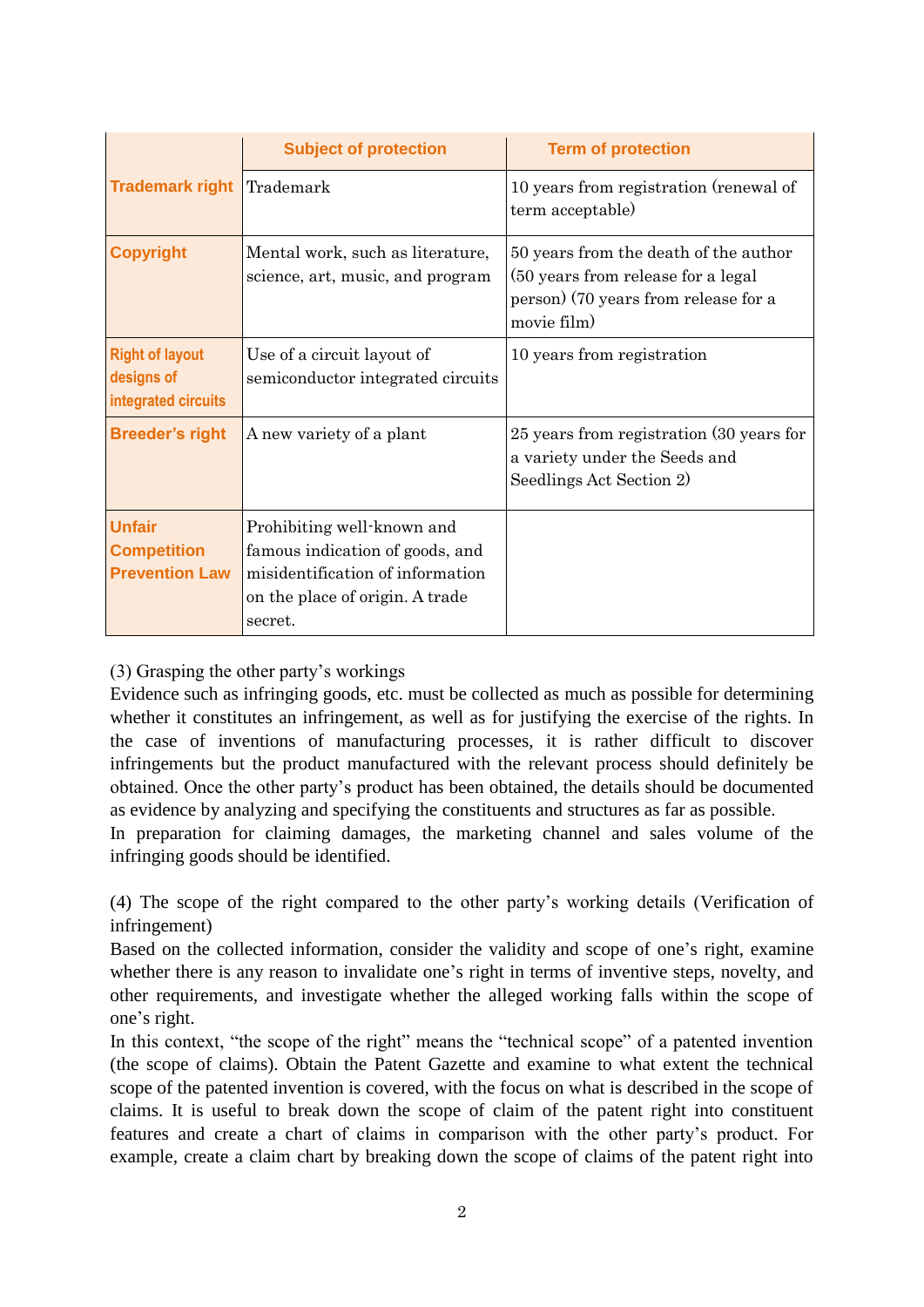constituent features and create a comparison with the other party's product. As discussed below, the technical scope of a patent invention is determined in consideration of the scope of claims described in the specifications (Patent Act §70). To interpret the scope of claims accurately, it is important to grasp the state of the art as of the time of filing, to study publicly known literature prior to filing, and so forth. On the technical scope of a patented invention, it is useful to use the *Hantei* system under JPO and/or Japan Intellectual Property Arbitration Center (JIPAC), or the lawyer/patent attorney service for the provision of an expert opinion. Concerning the technical scope of a patented invention, a request may be made to the Patent Office for advisory opinion *Hantei* (Patent Act §71). Such JPO's advisory opinion is not binding on the party, yet is respected as one of authoritative interpretations by the competent right-granting office.

It is important to note that since the JPO *Hantei* system is limited to the interpretation of the technical scope and involves both parties, it is associated with the risk of the subject-matter becoming known to the other party, depending on the result of *Hantei*. On the other hand, the JIPAC *Hantei* system is helpful in that it provides not only an interpretation of the technical scope but also an advisory opinion on the validity of registration (invalidity *Hantei*), as well as one-party service is available. JIPAC provides an advisory service as to whether a respective technological content falls under the technical scope of the patented invention (technical scope *Hantei*), and as to whether there is ground for invalidation of the patent. To distinguish this from the JPO *Hantei* (Patent Act §71, Utility Model Act §26, Design Act §25, Trademark Act §28), it is called a "Center *Hantei*." The scope of a Center *Hantei* is: (1) whether a particular goods or process falls under the technical scope of the patented invention or the registered utility model; (2) whether a particular design falls under the scope of the registered design and designs similar thereto; (3) whether a particular mark falls under the scope of the effect of the right based on the registration of trademark right or defensive mark. ―Invalidity *Hantei*‖ provides, concerning a particular patent, utility model registration, design registration, or trademark registration (including defensive mark: the same hereinafter), and an advisory opinion whether there is grounds for invalidation or not. For the applicant, there are two choices of Center *Hantei*: a one-party process based on the applicant's case and evidence material, and a two-party process based on the respective cases and evidence materials produced by the applicant and the respondent, respectively.

#### **2. Warning letter**

When there is positive proof that the other party's act infringes one's rights, a letter of warning is sent to the infringing party. Usually a letter of warning is sent by content-certified mail with return receipt requested (this postal service is available on the Internet) as proof of delivery. A letter of warning should indicate the existence of one's rights, the alleged infringement, claims for injunction and/or damages, the contact person, and a time limit for a response. The rights holder may apply for provisional disposition or file a lawsuit with or without issuing a letter of warning. At this stage, one may choose to inform the users of the other party's product of the other party's alleged infringement. It must be noted that such act of information may involve the risk of falling under acts of unfair competition by making or circulating a false allegation that is injurious to the business reputation of another person (Unfair Competition Prevention Act §2(1)(xiv)) with the consequence that the Court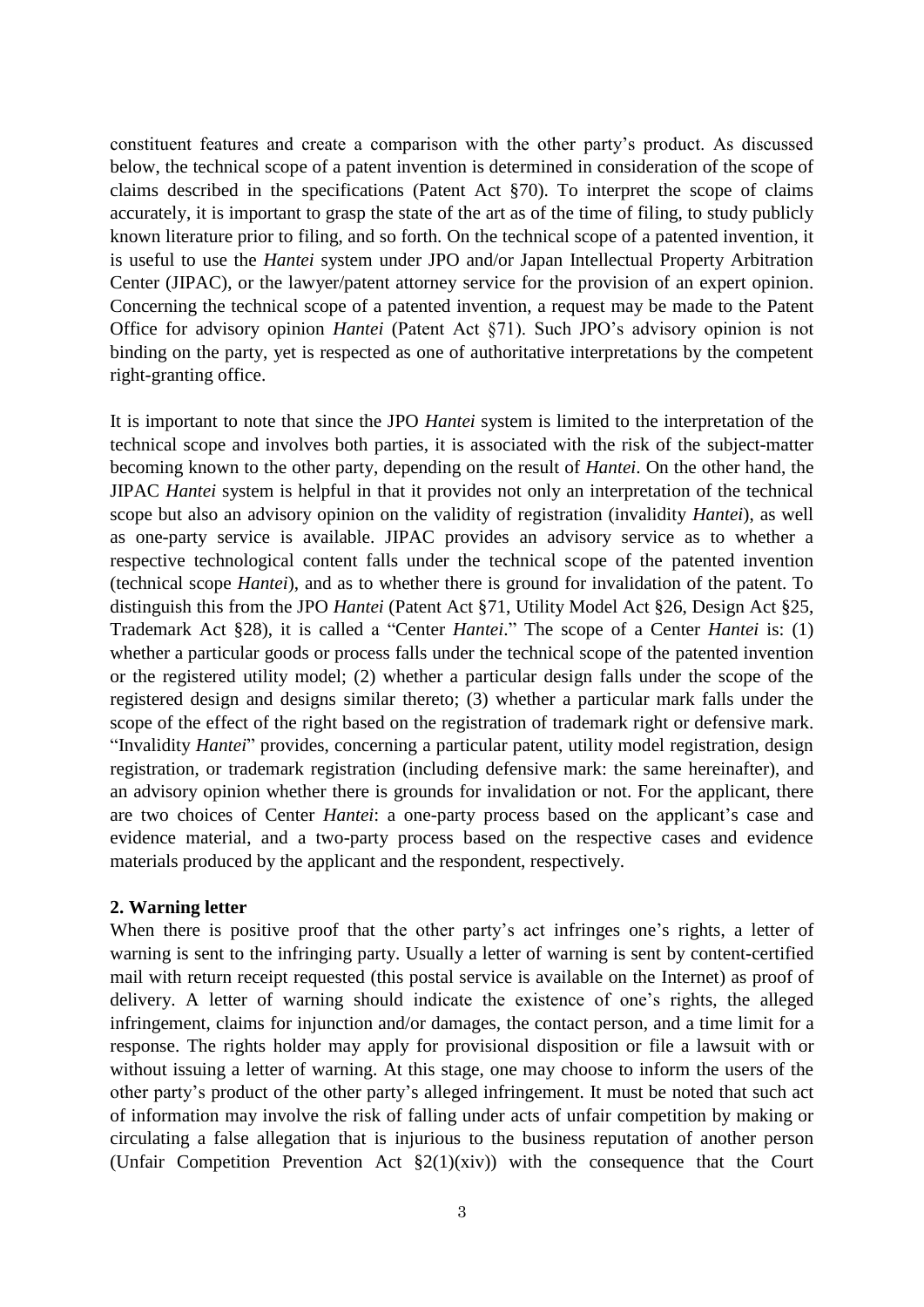determines for non-infringement (including the case where the Court finds grounds for invalidation of the patent).

The other party who has received a letter of warning conducts such investigations as described above in (1)-(3) from their own standpoint, and considers how to respond to the letter of warning. The other party, if it is found through consideration that the their working falls under the technical scope of the patented invention specified in the letter of warning, may choose to stop working immediately so as not to be held liable for infringement by intention, to negotiate for exclusive license, or to seeks a transfer of rights so as to work lawfully. Or, if grounds for invalidation of the subject patent right is found as a result of consideration, the other party may challenge the warning by requesting an appeal/trial for invalidation of the patent (Patent Act §123). Once the appeal/trial decision for invalidation becomes final and binding, the subject patent is deemed to have not existed at all, so that the warning itself loses its basis for reasoning. In addition, the other party will investigate whether they have the right to work by virtue of prior use, whether the working falls under the scope beyond the effect of the subject patent right, and so forth.

If it is concluded through consideration that the other party's working does not fall under the technical scope of the patented invention specified in the warning, the other party responds that there is no fact of infringement and at the same time, prepares supporting evidence to justify the response including written expert report for future lawsuit. For example, when the warning party has applied for provisional disposition with the Court, the other party files a letter of petition to the Court to the effect that opportunities are sought to present his case/opinion. The other party may initiate a lawsuit for ascertainment of non-existence of the right to seek an injunction/right to claim damages before the warning party files a lawsuit. When the warning party has informed the other party's customers about the other party's alleged patent infringement, the other party may bring an action for injunction/damages by virtue of acts of unfair completion provided in the Unfair Competition Prevention Act  $\S2(1)(xiv)$  (Acts of making or circulating a false allegation that is injurious to the business reputation of another person.

#### **3. Negotiation**

If the other party respects the warning to cease the infringing act or changes the design, or is granted a license by paying a license fee, the parties negotiate for amicable settlement, and execute a Settlement Agreement to resolve the issue. In some cases, the other party may use the ground for invalidation of the subject pattern to obtain more favorable conditions for the amicable settlement, even if they have the intention to resolve the issue through amicable settlement. Since a Settlement Agreement is an instrument for the parties to undertake that there exist no claims/obligations except for what is mutually agreed upon, it is important to specify all the details of the agreement (specific way of changing the design, the scope and terms of licensing, etc.). Also in order to ensure the performance of what is agreed upon, a penalty in the event of breach of contract, a dispute resolution method must be laid down in such a Settlement Agreement.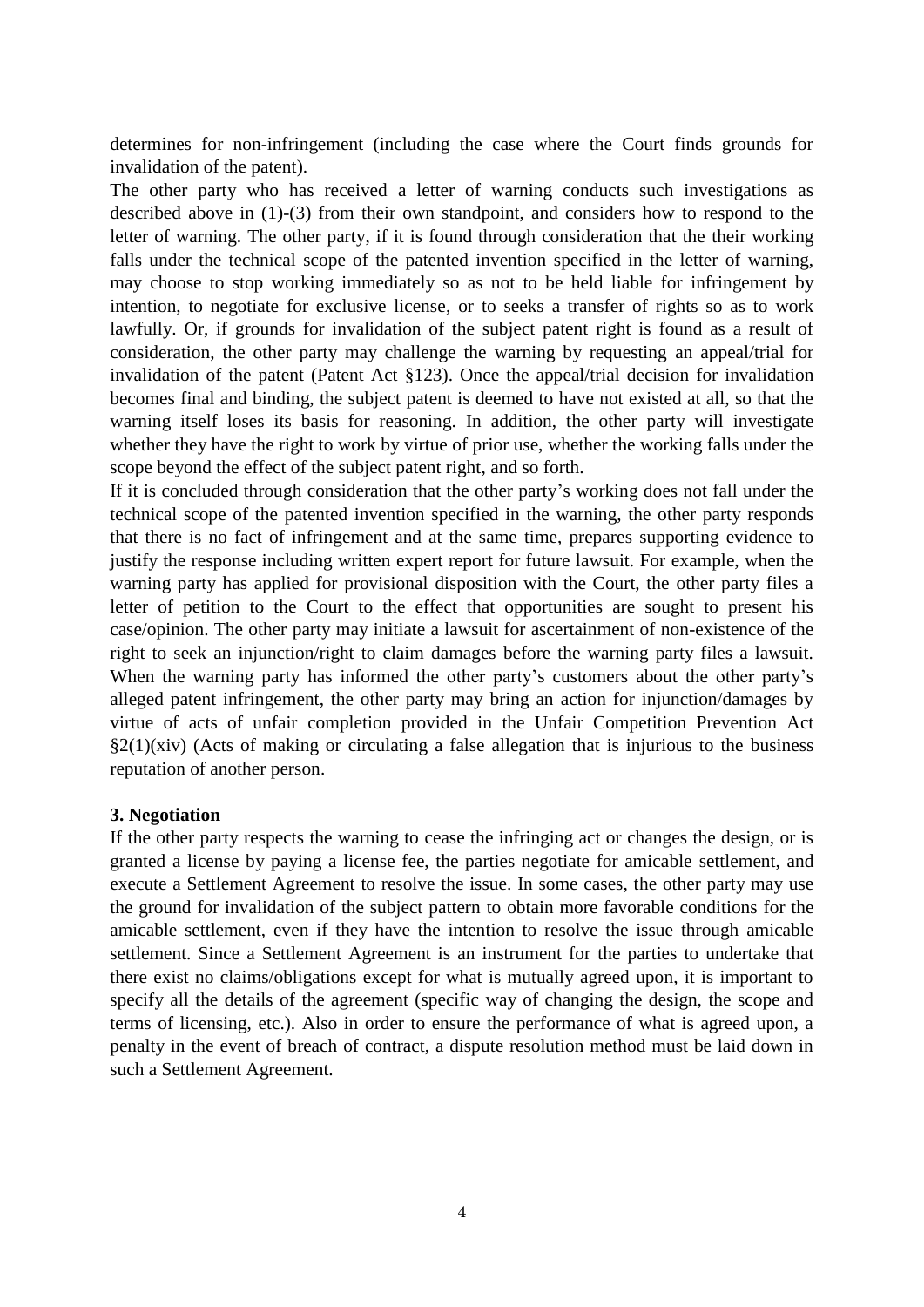# Fig. 2 **Dispute on infringement of patent right (pre-suit dispute) – Key points of offence and defense –**

- **Analyses by a Patentee** (Identification of infringer's acts, Infringement reasoning, **Validity of patent (invalidation reasoning), Anticipated defense)**
- **Warning Letter (Patentee** → **Non-patentee)**
- **Analyses by a Non-patentee** (Identification of acts, Infringement reasoning, **Invalidation reasoning, defense, how to deal with the warning)**
- **Written response** (Non-patentee  $\rightarrow$  Patentee)
- **Consideration and implementation of pre-suit negotiation**

#### **4. Litigation or ADR**

If the parties fail to resolve the dispute through direct negotiations, the rights holder may bring it before a court (principal action, request for an interim measure), (claim for damages to be entered in relation to a principal action). Alternatively, a dispute may be referred to mediation under the Japan Intellectual Property Arbitration Center, etc., or for a JPO advisory opinion, etc. ADR (Alternative Dispute Resolution) are procedures for resolution of a civil dispute between parties who seek, through the involvement of an unbiased third party, resolution without resorting to litigation). ADR procedures include arbitration (the right to file a suit may not be exercised if both parties agree to submit to arbitration: an arbitration agreement), mediation (a process in which mediators suggest a solution to the parties in an attempt to settle the dispute through mutual compromise), as well as various arrangements, conciliation, and so forth. Compared to resolutions taken through litigation, ADR has particular advantages: procedures are held closed-door, a dispute is not necessarily resolved according to substantive law, lawyer fees or expert opinion fees are not generally incurred because this is an avenue for the parties to resolve the dispute without relying on legal experts (see IV. ADR, for details).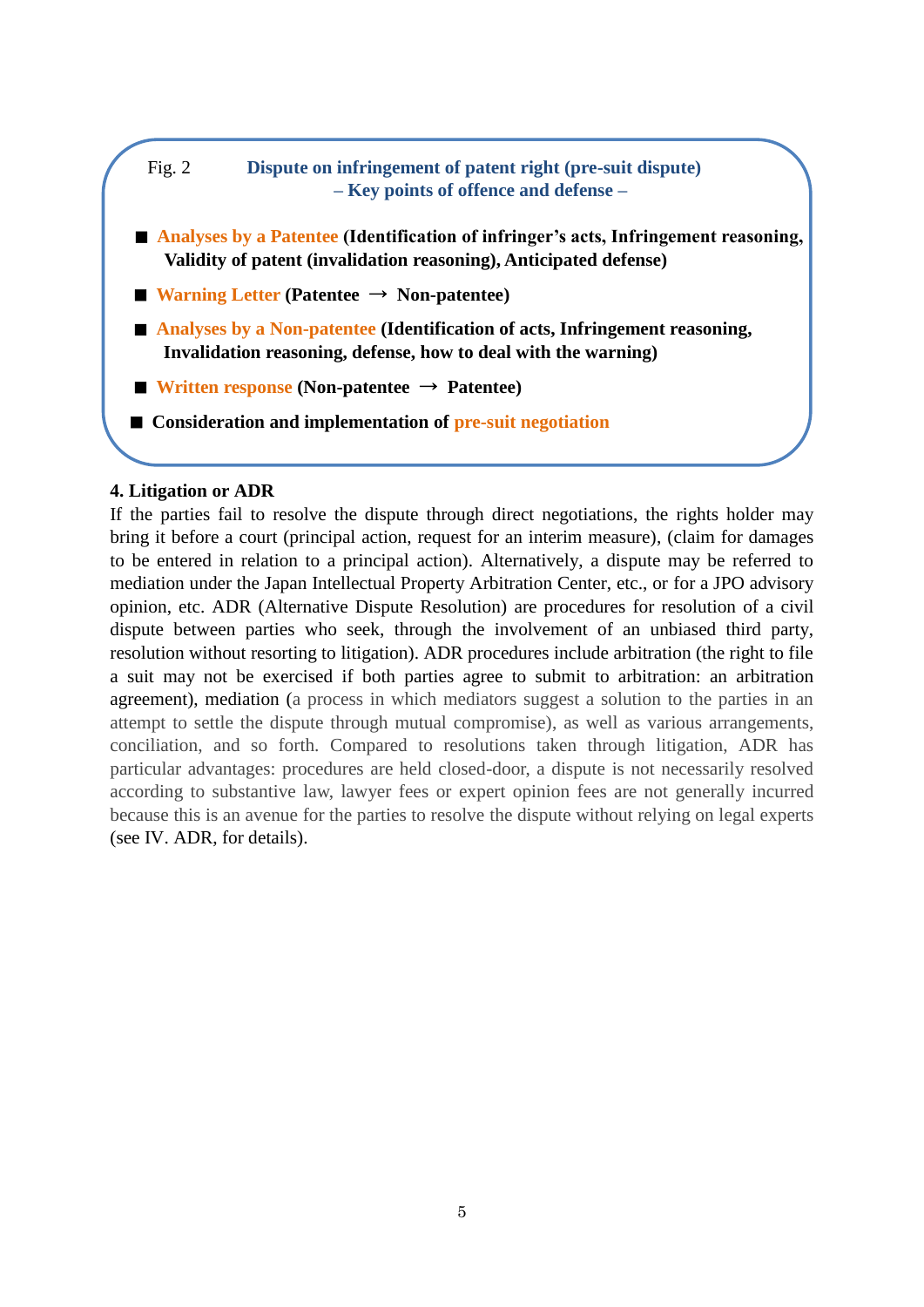#### **II. Key Points of Patent Infringement**

#### **1. Overview**

(1) Remedies set forth in the event of the infringement of a patent right include the right to seek injunction (Patent Act §100), the right to claim damages (Civil Code §709, Patent Act §102), the right to seek measures to restore credibility (Patent Act §106), and the right to demand restitution of unjust enrichment (Civil Code §703, §704).

Based on the right to seek injunction (Patent Act §100), the Patentee or the Exclusive Licensee may demand a person who infringes or is likely to infringe the patent right or the exclusive license to stop or prevent such infringement. In making a demand under the preceding paragraph, the patentee or exclusive licensee may demand measures necessary for the prevention of such infringement, including the disposal of products constituting such act of infringement (including, in the case of a patented invention of a process of producing products, products produced by the act of infringement; the same shall apply in Article 102(1)) and the removal of facilities used for the act of infringement. In relation to an action to claim damages, the presumption of the amount of damages is provided under the Act (Patent Act §102).) Also, an infringer of a patent right or exclusive license of another person is presumed negligent in the commission of the said act of infringement (Patent Act §103). Where the invention of a process of producing a product has been patented and the product was not publicly known in Japan prior to the filing of the patent application, a product identical with such product shall be presumed to have been produced by the patented process (Patent Act §104). The court may, upon the request of a patentee or exclusive licensee, order the person(s) who harmed the business credibility of the patentee or exclusive licensee by intentionally or negligently infringing the patent right or exclusive license, to take all measures necessary to restore the business credibility of the patentee or exclusive licensee in lieu of or in addition to compensation for damages (Patent Act §106).

(2) Provisions to facilitate the proceedings of patent infringement litigation are laid down, such as the obligation to clarify the specific conditions of infringement (Patent Act §104-2), expert opinion for calculation of damages (Patent Act §105-2), and determination of reasonable damages (Patent Act  $\S 105-3$ ). In addition, the Court may, "when the Court finds it necessary for determining whether or not there are reasonable grounds," as provided in the proviso to §105(1), order a party possessing the documents to produce such documents in an *in-camera* procedure (closed-door hearing in the judge's chamber) provided under 105§(2), and in such a case, may allow the party filing a motion for the judicial order of production of documents (§105(3)). In such a case, the Court may, upon a motion of the party, issue a protective order that the parties shall neither use the trade secrets of the other party disclosed to them for any purpose other than the litigation nor disclose the said trade secrets to a third party who is not subject to the protective order; it is also set forth that a person who fails to comply with a protective order shall be criminally punished  $(\S105-4\sim \S105-6, \S200-2, \S201)$ .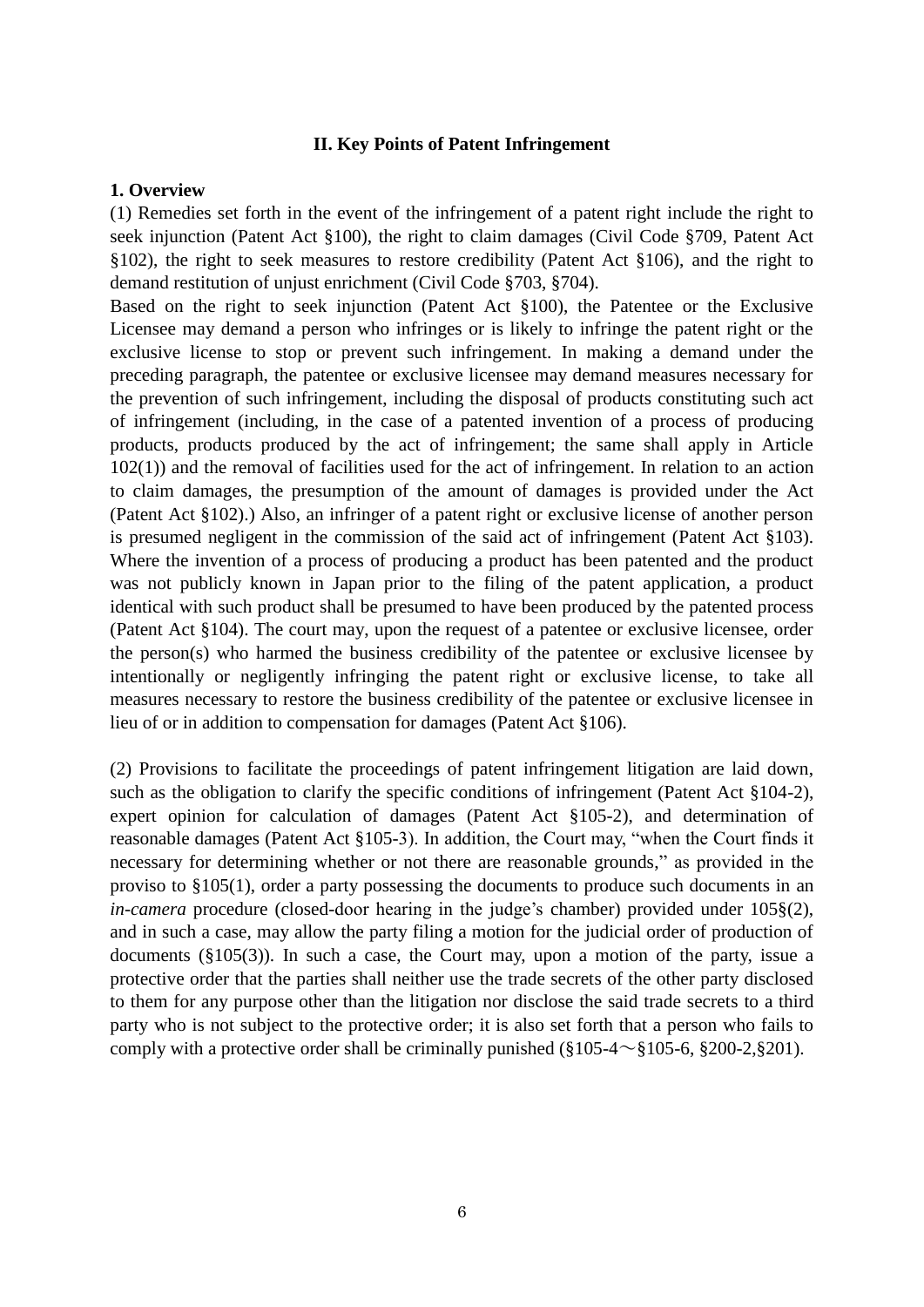

# **2. Key Points of Dispute on Infringement of Patent Right[Literal Infringement]**



(1)**The scope of the effect of a patent right on a patented invention is called the "technical scope of the relevant patented invention"** ("claim" - a term for the scope of claims under the US Patent Act. The technical scope of a patented invention shall be determined "based upon" the statements in the "scope of claims" attached to the Request  $(\frac{870(1)}{1})$ . The meaning of each term used in the scope of claims shall be interpreted in consideration of the statements in the description and drawings attached to the Request  $(\$70(2))$ .

(2) Since the scope of claims "shall state for each claim all matters necessary to specify the invention for which the applicant requests the grant of a patent (the first part of §36(5)),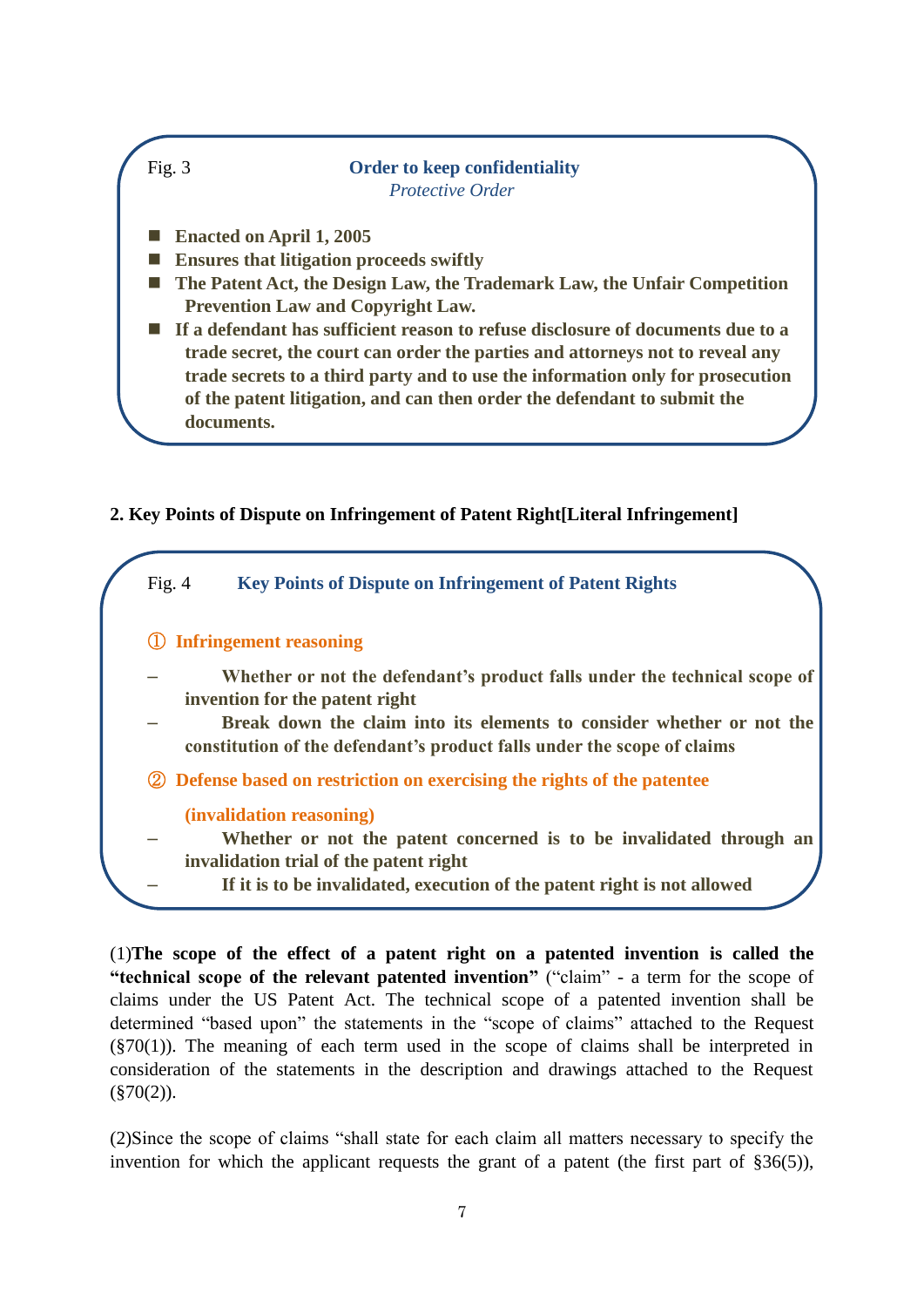**unless all elements stated in the scope of claims ("constituent features") are fully included, such a case does not fall under the technical scope of a patented invention** ("All Elements Rule"; the doctrine of equivalents, and indirect infringement are exceptions to this rule, as discussed below.)

Patent infringement arises when another party is **working** an invention claimed in **the scope of claims as a business** (direct infringement). To determine whether or not the third party's products in question constitute infringement of the patent right, break down the scope of claims into constituent features for comparison. **The modality of infringement that affects all of the constituent features of each claim stated in the scope of claims is called "literal infringement," to distinguish it from the doctrine of equivalents**. Today, with the view of facilitating the hearing process where no agreement is reached to specify the alleged product between the parties, it has become a more practical way to create inventories by product name/type to compare the alleged product and the patented invention, before discussing infringement in the light of doctrine.

#### **3. Doctrine of equivalents**

The doctrine of equivalents is an approach to determine a substantial patent infringement by a measure of equivalence, even if no literal infringement is found by the all elements rule. Namely, the doctrine construes the alleged product as infringing a patent even if it does not constitute literal infringement when the following tests are met: (i) the subject part is not the essential part of the patented invention, (non-essentiality), (ii) the purpose of the patented invention can be achieved by replacing the said part with a part in the subject products and an identical function and effect and can be obtained (interchangeability), and (iii) a person skilled in the art could easily have the idea of such replacement (ease of interchangeability) (Ball Spline Bearing Case, Supreme Court Judgment, 2/24/1998, reporter: *Minshu* Vol. 52, No. 1, at 113; *Tokkyo Hyakusen* Case No. 73). The said Supreme Court Judgment holds that the doctrine of equivalents is allowed if the tests (i) through (iii) are satisfied, adding (iv) the subject products are not identical to technology in the public domain at the time of filing the patent application or could not have been easily conceived at that time by a person skilled in the art (exclusion of publicly known art), and (v) there were no special circumstances such as the fact that the subject products had been intentionally excluded from the scope of claim in the patent application process (absence of special circumstance). The purpose of the Supreme Court Judgment listing these five tests is as follows: it is extremely difficult to foresee all the modes of infringement that may occur in the future and state the scope of claim in a specification at the time of filing the patent application, and if another party is able to easily avoid injunction and other ways of exercise of right by replacing part of the constitution of the invention stated in the scope of claim with the substance or technology that came to be known after the filing of the patent application, it will discourage the incentive for invention in society in general. This would not only be against the purpose of the Patent Act (§1), i.e. to contribute to the development of industry through the protection and encouragement of inventions, but would be against the principle of justice and fairness.

It is important to note that post-"Ball Spline" Judgments of the Japanese Court affirming the doctrine account for less than 1%. Of the Judgments against the doctrine, over 70% disallows Test (i), and over 30% disallows Test (v). (Some Judgments disallow more than one Test.)

A way of determination over "not the essential part" abstractly worded in Test (i) has not been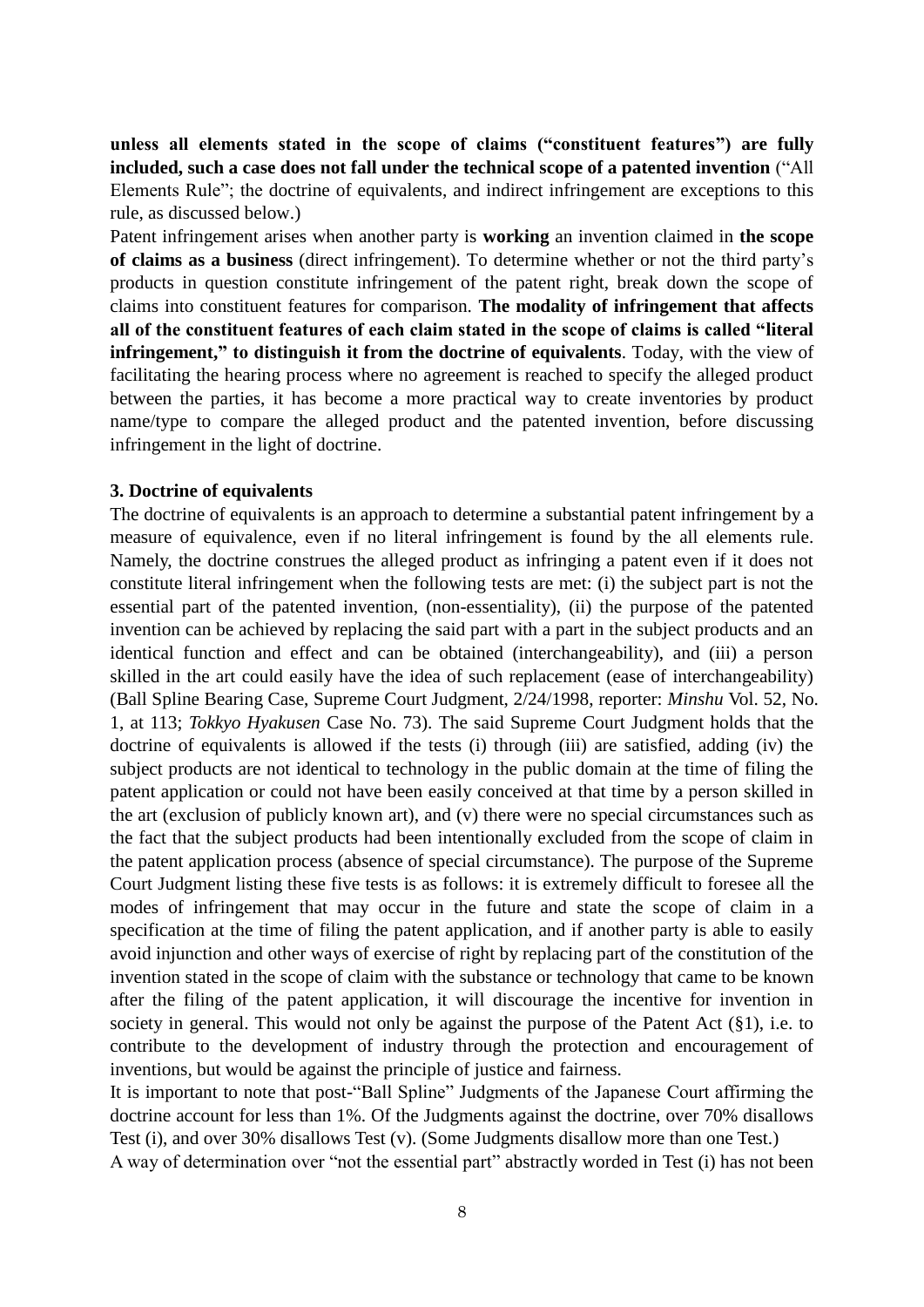established in precedents. The Judgment upon the "drier" appeal case (IP High Court,  $3/27/2007$ , Case No. 2006(ne)10052) construes the said wording as "of the constitution of a patented invention stated in the scope of claims under Specification, the characteristic part that constitutes the core of the technical idea which underlies the technical means to solve the problem specific to the relevant invention." What is the "characteristic part" has to be determined by studying what constitution embodies the substantial value of a patented invention in light of prior art, problem to be solved by the invention, means for solving problem, operation/working-effect and other statements in the detailed description of the respective invention in the Patent Gazette.

#### **4. Indirect infringement**

In principle, a patent infringement is constituted only when another party is working as a business with the goods or a process that satisfies all of the constituent features of claim(s), with the exception of the doctrine of equivalents (= direct infringement). The prevalence of this principle would preclude the effect of a patent right from extending to the acts of selling parts exclusively used in a patented product and the acts of selling equipment exclusively used in a patented process. To the end of providing full protection for a patent right, it is problematic if such acts preparatory for, or accessory to, acts of direct infringement are left overlooked. Also, in the case of selling parts as a business, there is little difference in terms of damage to the Patentee compared to the case of selling a patented product itself. From this viewpoint, the Patent Act §101 sets forth certain acts that do not fall under direct infringement of a patent right but are nevertheless deemed to constitute infringement.

(Acts deemed to constitute infringement)

Article 101 The following acts shall be deemed to constitute infringement of a patent right or an exclusive license:

- (i) where a patent has been granted for an invention of a product, acts of producing, assigning, etc., importing or offering for assignment, etc. any product to be used exclusively for the producing of the said product as a business;
- (ii) where a patent has been granted for an invention of a product, acts of producing, assigning, etc., importing or offering for assignment, etc. any product (excluding those widely distributed within Japan) to be used for the producing of the said product and indispensable for the resolution of the problem by the said invention as a business, knowing that the said invention is a patented invention and the said product is used for the working of the invention;
- (iii) where a patent has been granted for an invention of a product, acts of possessing the said product for the purpose of assigning, etc. or exporting it as a business;
- (iv) where a patent has been granted for an invention of a process, acts of producing, assigning, etc., importing or offering for assignment, etc. any product to be used exclusively for the use of the said process as a business;
- (v) where a patent has been granted for an invention of a process, acts of producing, assigning, etc., importing or offering for assignment, etc. any product (excluding those widely distributed within Japan) to be used for the use of the said process and indispensable for the resolution of the problem by the said invention, knowing that the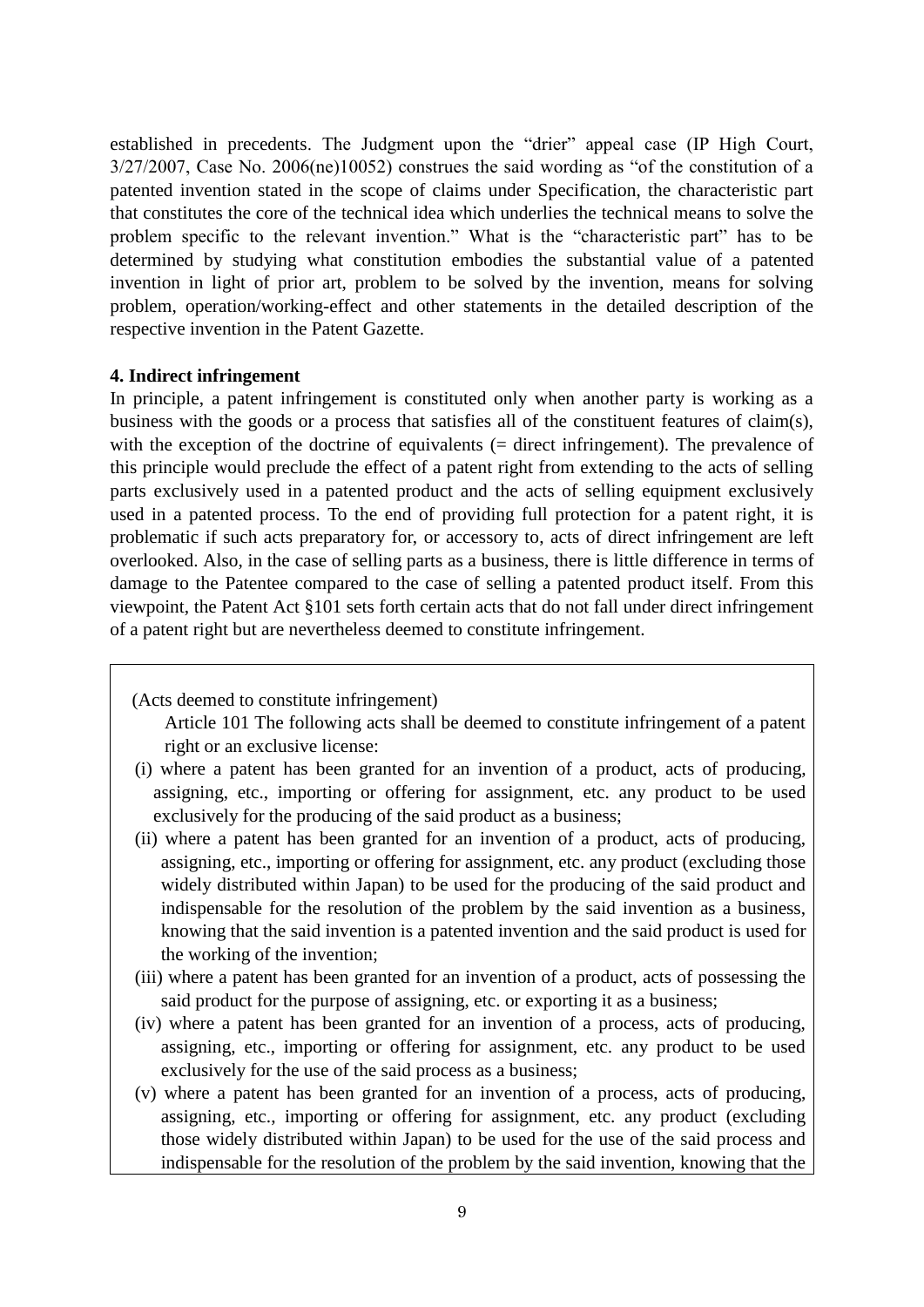said invention is a patented invention and the said product is used for the working of the invention as a business;

(vi) where a patent has been granted for an invention of a process of producing a product, acts of possessing the product produced by the said process for the purpose of assigning, etc. or exporting it as a business.

# **5. Restrictive interpretation under the principle of faith and trust**

In some cases, the principle of faith and trust requires us to interpret the technical scope of a patented invention more narrowly than the scope of the claim.

(1) Restrictive interpretation in consideration of prosecution history (file wrapper estoppel): In the case that the applicant claims their right by interpreting the scope of right narrowly during prosecution, it is admissible to interpret the scope of the right more restrictively than the literal meaning of the scope of claims in consideration of the said claim. This approach is taken as a type of estoppel in order to prevent the applicant from interpreting the statement of the scope of claims so as to emphasize the difference from prior art during prosecution and insisting, after a grant of patent, to extend the scope of the right. If the applicant is found to have excluded a particular mode of working on purpose during prosecution, such intentional restriction is also subject to estoppel.

(2)Restrictive interpretation in consideration of publicly known inventions: Because patntability requires the claimed invention to be novel  $(\S 29(1))$ , the state of the art as of the tie of filing (publicly known inventions) is an important resource in interpreting the scope of a claim. In the case that a certain publicly known invention is included in the scope of claims, it is admissible to interpret restrictively in consideration of the relevant publicly known invntion, or to define the technical scope of the patented invention by excluding the publicly known part. Such interpretation was useful to support the relevance of a conclusion specifically prior to the Kilby Judgment (Supreme Court Judgment, 4/11/2000; reporter *Minshu* Vol. 54, No. 4, at 1368; *Tokkyo-Hyakusen* Case No. 81) because the Court was generally thought not to judge the validity of a patent. If the scope of claims is found to be publicly known inventions entirely, an argument against the exercise of the right (§104-3) can be entered.

# **6. "Functional Claim" type**

Functional claim means the scope of claims that includes abstractly or functionally expressed constituent features (Tokyo District Court Judgment, 12/22/1998; reporter *Hanji* No. 1674, at 152, Magnetic Media Card Reader Case; *Tokkyo-Hyakusen* Case No. 68). In the case that constituent features considered essential to the relevant invention in comparison with prior art are abstractly or functionally expressed, if any constitution of the invention capable of the relevant function and operation/working-effect is considered to be included in that technical scope, it follows to include even constitutions belonging to technical ideas not specifically made public in a specification in the technical scope of the invention. According to this logic, it is likely to provide excessively wide protection to the patentee. In this case, it is recommended to return to the purport of the Patent Act that a patent right is granted for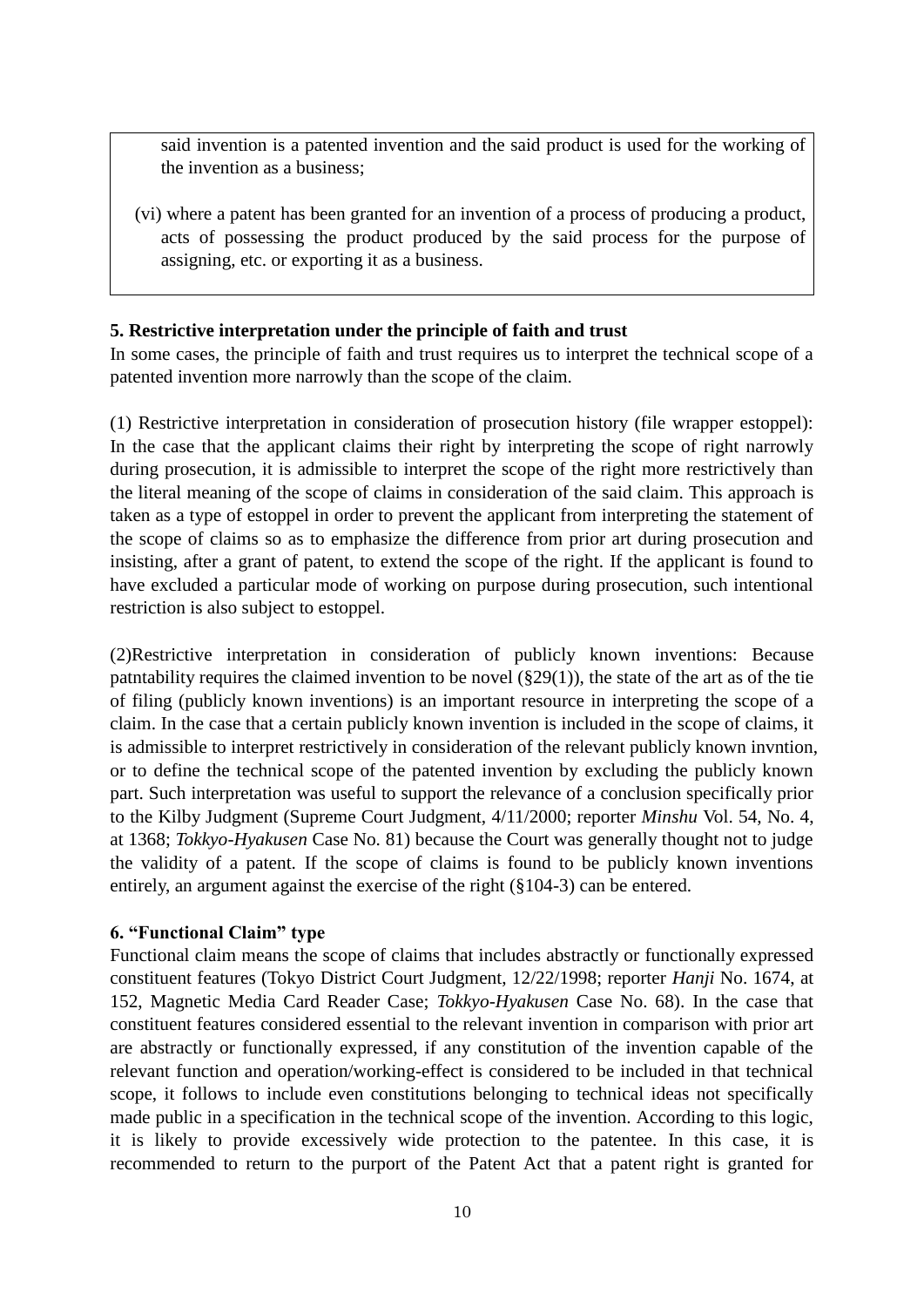making public an invention so as to identify the technical scope to be protected, in consideration of detailed descriptions of the invention in a specification, the prosecution history, the state of the art as of the time of filing, and so forth. This does not apply limitedly to working examples described in a specification, but constitutions workable by a person skilled in the art fall under the technical scope of the patented invention (Tokyo District Court Judgment, 12/4/1987; reporter *Hanrei Times* No. 662, at 218, Fumetight Partition Installation Structure Case).

# **7. "Product by Process Claim" type**

Product by Process Claim means the case that for a product invention, the process of manufacturing the subject product is described in the scope of claims (Tokyo High Court Judgment, 6/11/2002; reporter *Hanji* No. 1805, at 124, Optical Disk Policarbonate-forming Material Case; *Tokkyo-Hyakusen* Case No. 71). In this case, as far as a product invention is concerned, the Court holds "it is not a requirement for manufacturing the product in the described process but a requirement for the product to be identical with products manufactured in the described process at most." The patentee needs to prove that the alleged material has the same constitution and property as the subject material once the details of the constitution and property specified by the relevant manufacturing process have been disclosed (Tokyo District Court Judgment, 9/11/1998; reporter *Hanji* No. 1671, at 137; Polyethylene-spun Filament Case). In some cases, however, where there are factors to be considered by interpreting the patented subject restrictively to a manufacturing process, for example, when the applicant indicated a manufacturing process restrictively during prosecution, the subject of a patent is restricted to the relevant manufacturing process.

#### **8. Argument of restriction on exercise of right (Patent Act §104-3(1),**

**effective April 1, 2005)**

#### Fig. 5 **Invalidity defense** Creation of Article 104-3 of the Patent Act

- With the amendment to the Patent Act and other laws enacted on **April 1, 2005**, a defendant is now able to raise the **invalidity defense** in patent and other IP litigation.
- The Japanese **Supreme Court** decided on **April 11, 2000,** in **the Kilby case** that if a patent is **apparently invalid**, a defendant can make a **defense of abuse of rights** in patent infringement litigation. This is called **an apparent invalidity defense**. Before this decision, it was difficult for us to adopt this defense.

The general opinion and practice in the past maintained that the validity of a patent should be verified by the JPO through examination and appeal/trial (appeal/trial for invalidation of a patent; §123(1), that the Court should deal with a patent right granted by the JPO, and that the infringing party may not argue against the validity of the subject patent right before the appeal/trial decision becomes final and conclusive. It is against the principle of equality and is not appropriate from the viewpoint of resolving a dispute through a single avenue to allow a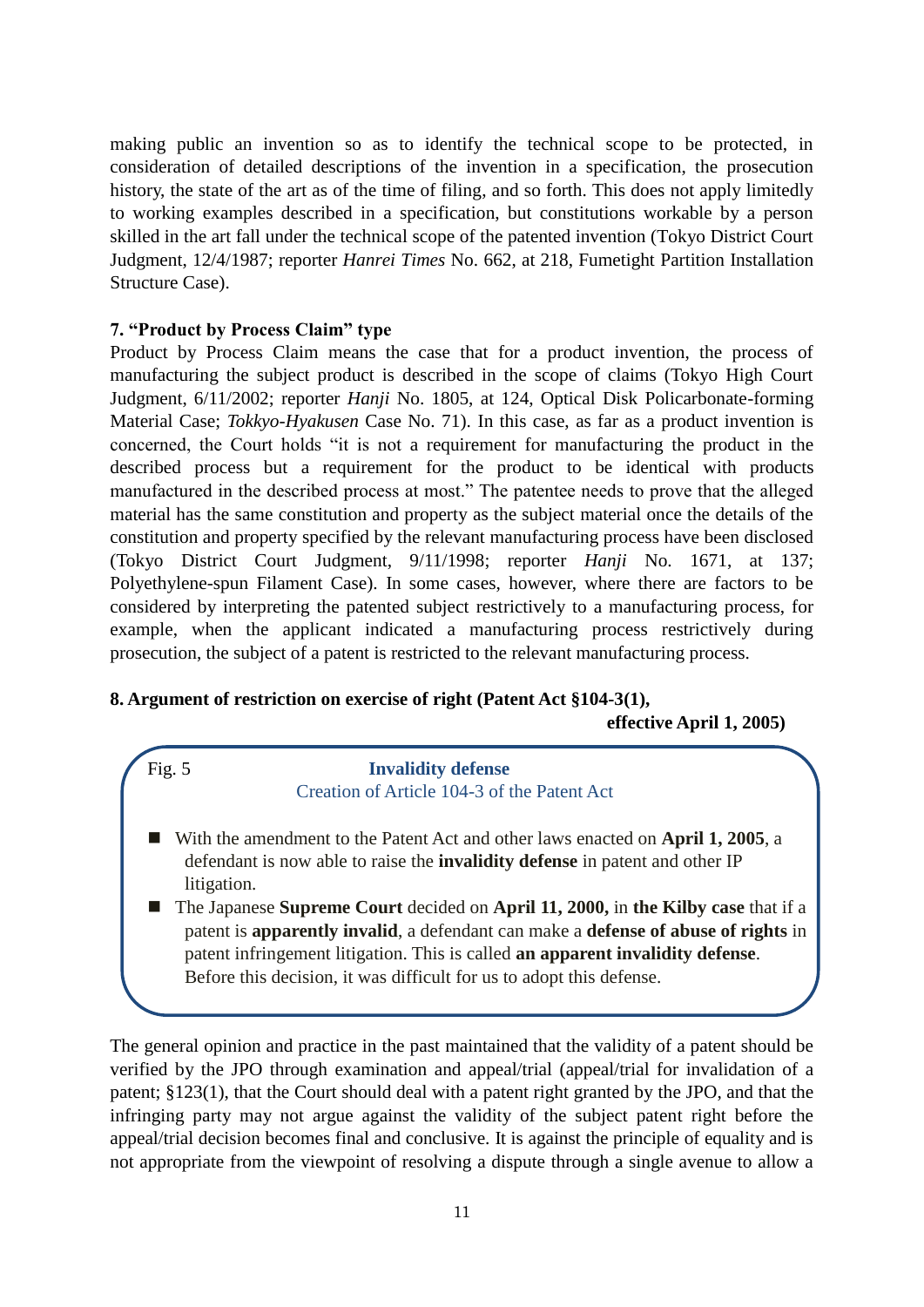claim for damages based on the relevant patent even if the said patent is obviously to be invalidated (§29(1) novelty, §29(2) inventive step, §36(4)(6) incompliance with the description requirements, etc.). Consequently, in the "Kilby" Judgment (Supreme Court Judgment, 4/11/2000; reporter *Minshu* Vol. 54, No. 4, at 1368;*Tokkyo-Hyakusen* Case No. 81), the Supreme Court allowed the "argument of abuse of rights" in its holding that when there is an obvious ground for invalidating the subject patent, a claim for injunction and a claim for damages or the like based on the said patent right are not permissible as an abuse of right unless otherwise justified with good reason. Moreover, the 2004 revision newly laid down Patent Act §104-3 (also, *mutatis mutandis,* under the Utility Model Act §30; m the Design Act  $§41$ ; and the Trademark Act  $§39$ ) by excluding the "obvious" factor. Still, in order to invalidate the relevant patent with binding effect on a third party, an appeal for invalidation must be filed.

(Restriction on exercise of rights of patentee, etc.)

- Article 104-3 (1) Where, in litigation concerning the infringement of a patent right or an exclusive license, the said patent is recognized as one that should be invalidated by a trial for patent invalidation, the rights of the patentee or exclusive licensee may not be exercised against the adverse party.
- (2) Where the court considers that the materials used for an allegation or defense under the preceding paragraph are submitted for the purpose of unreasonably delaying the proceedings, the court may, upon a motion or *ex officio,* render a ruling to the effect that the allegation or the defense is to be dismissed.

(Production of documents, etc.)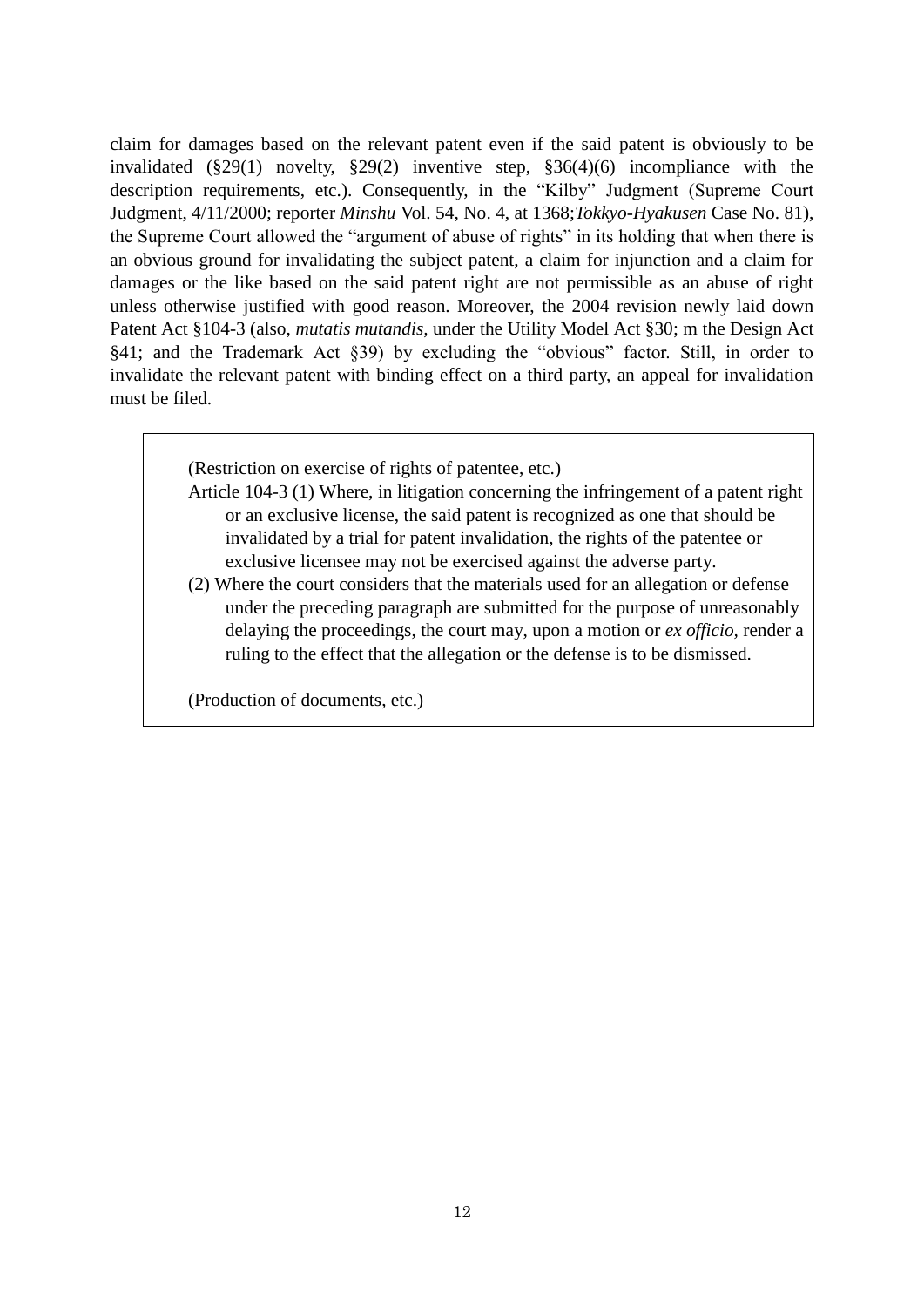# **III. Civil Proceedings on Patent Infringement**

# **1. Proceedings in a patent infringement lawsuit**



(1) Outline of Commencement of Judgment

Civil cases over intellectual property shall proceed in accordance with the Code of Civil Procedure in the same way as other categories of civil cases.

Source (illustration and photographs): Supreme Court HP Please refer the website (http://www.courts.go.jp/saiban/syurui/minzi/minzi\_01\_01.html).

[Commencement – Bringing an action]

(i) Bringing an action

To initiate an action, the plaintiff or his attorney is required to file a Complaint with a court. The Complaint shall include the "Claim" and the "Cause of Action" and revenue stamps of the statutory value shall be affixed as the filing fee.

(ii) General civil jurisdiction

In accordance with the Court Organization Act and the Code of Civil Procedure, the court that has jurisdiction over the territory and the subject matter of the case shall be the competent court.

Under the Court Organization Act, the summary courts in the lowest level are competent to hear cases involving claims not exceeding 1.4 million yen. At the next level, the district courts are the first-instance courts with general jurisdiction.

The Code of Civil Procedure provides that the plaintiff may, as a rule, bring an action in the court with jurisdiction over the place of the defendant. However, additional jurisdiction is also provided. For example, an action for damages based on a tort may be brought to the court that has jurisdiction over the place where the tort was committed; and an action involving real estate may be brought to the court that has jurisdiction over the place where the estate is located.

[Oral Argument]

(i) Check the Complaint

A judge assigned to the case (the presiding judge in a case to be heard under a panel) checks the Complaint for formality and if fulfilled, designates the date of oral hearing and summon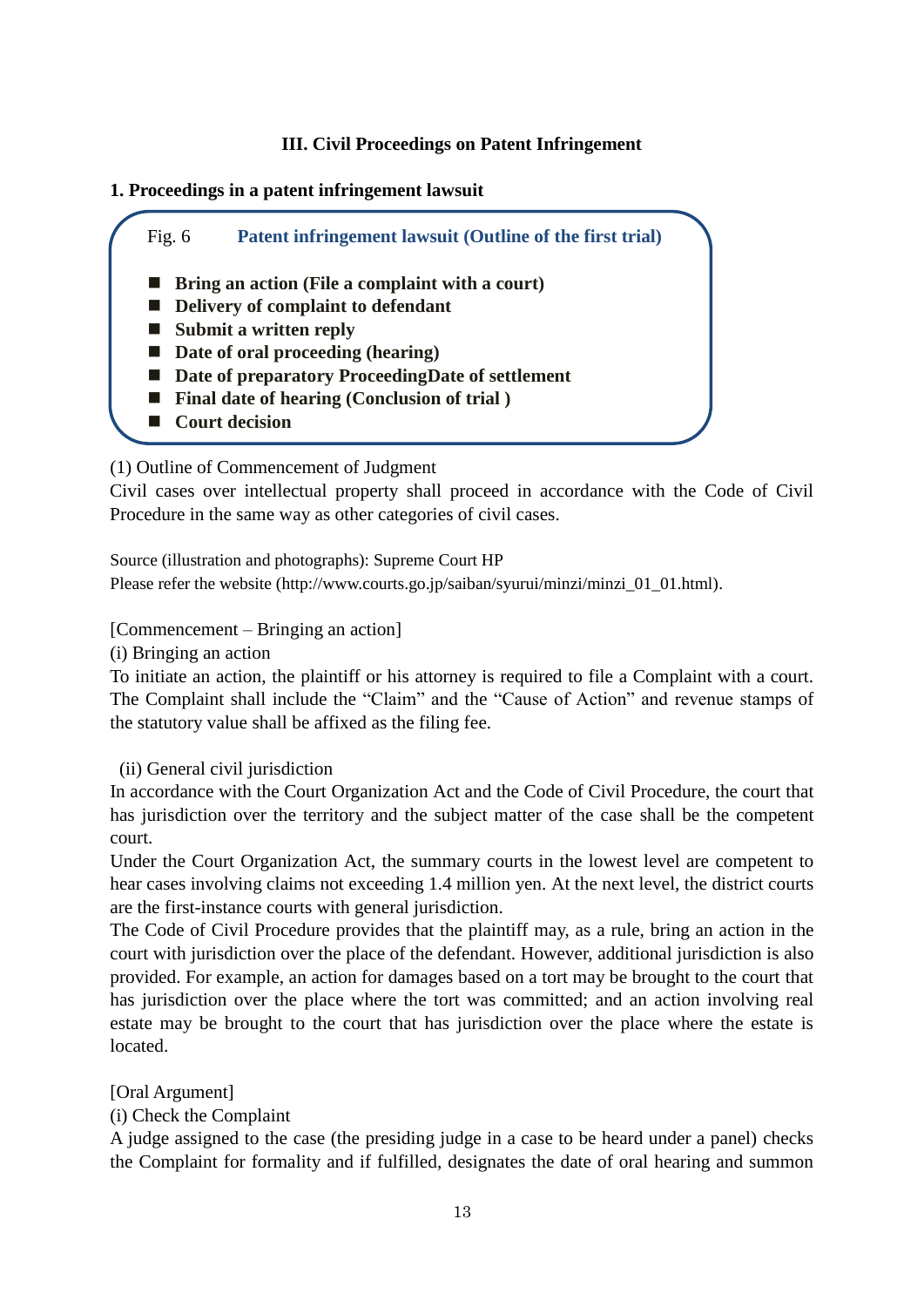the parties. If the Complaint appears defective, the judge (the presiding judge) orders the plaintiff to correct it.

#### (ii) Oral argument

An oral hearing is held in open court under a sole judge before a summary court as a rule, under a sole judge or a collegial panel of three judges before a district court, and by a collegial panel of three judges before a high court, as a rule. In district court proceedings, a case may be heard by a sole judge unless otherwise provided by law. However, any appeal case against a Summary Court Judgment must be heard by a collegial panel, and any case that is considered appropriate to be heard by a collegial panel for such reason such as the complexity of the subject matter of a case and so on must be heard by the collegial panel.

Oral proceedings are held in open court under the conduct of the presiding judge. The plaintiff, the defendant, and the attorneys thereof are required to appear before court, state their cases based on briefs entered beforehand, and produce evidence supporting their cases. In case the defendant is absent, there is a possibility that judgment against the defendant might be rendered unless the defendant has explicitly indicated to challenge the plaintiff's claim in an Answer, or other means.

When either party's claim or proof appears ambiguous or discrepant, the presiding judge may ask questions or order the clarification of such point at the next oral proceedings. This power is called the right of clarification.



1. Judge 2. Court clerk 3. Court shorthand clerk 4. Bailiff 5. Proxy for the plaintiff 6. Proxy for the defendant

**Source (notes and photographs): Supreme Court HP http://www.courts.go.jp/saiban/syurui/minzi/minzi\_01\_01.html)**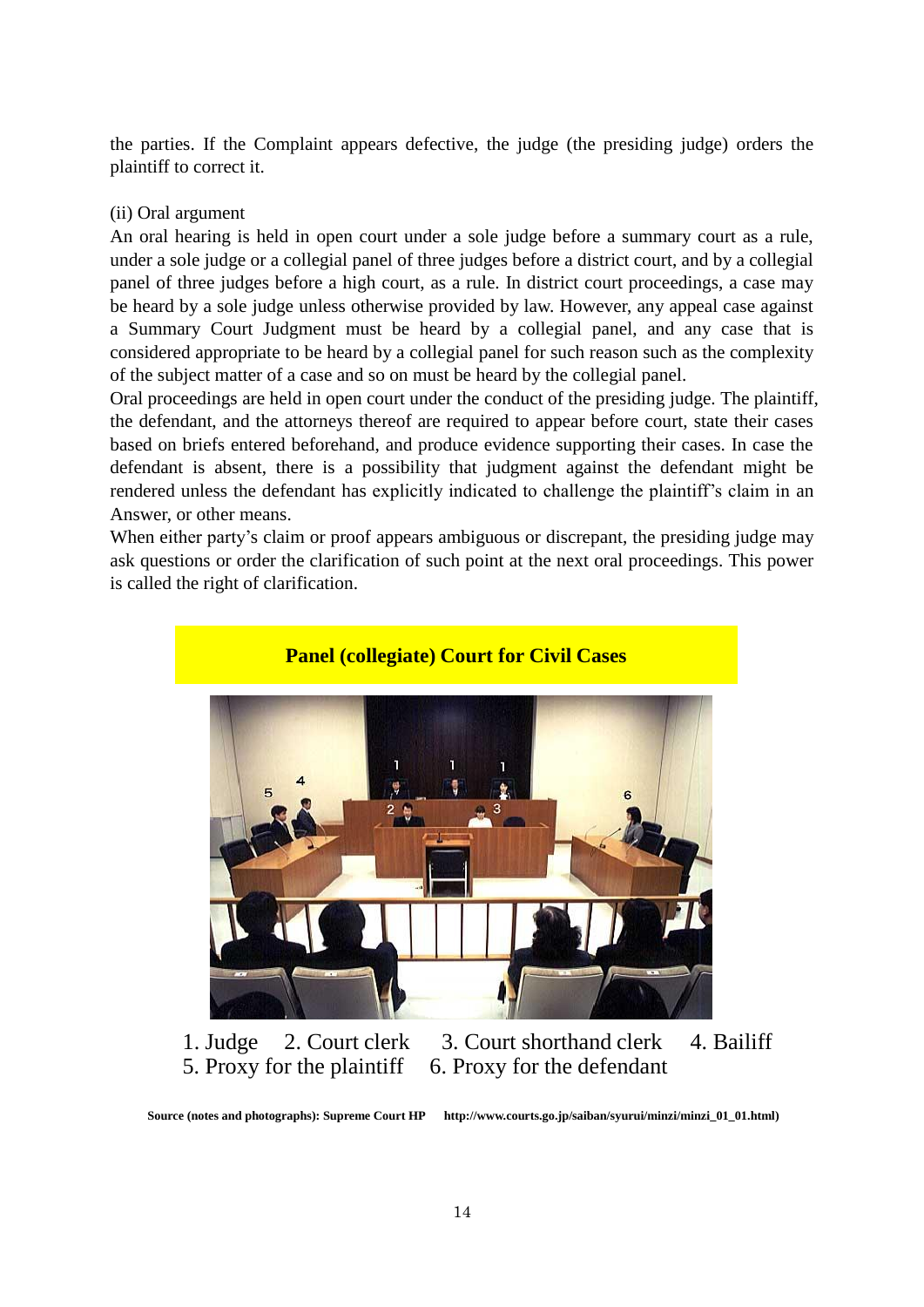(iii) Process to identify the points at issue and to arrange the evidence

In a case where the parties are in dispute over the substantial facts necessary for determination, when it is necessary to arrange the evidence, the Court may hold preparatory proceedings to identify the points at issue and arrange the evidence so that the hearing of evidence, including witnesses, can be conducted efficiently and rigorously, with a focus on the substantial matters. The preparatory process has three types: preliminary oral proceedings, preparatory proceedings, and preparatory proceedings by means of documents, and the court chooses the most appropriate one, depending on the nature and the substance of the case. Preliminary oral proceedings are held in open court, and are specifically aimed at the rigorous arrangement of issues and evidence. Preparatory proceedings do not need to be held in open court, but are instead conducted in a preparation room other than a courtroom for the preparation of future oral arguments. Preparatory proceedings have limitations in hearing witnesses in person so as to identify the point in dispute, but if one party lives in a distant location, teleconferencing is available. In preparatory proceedings by means of documents, issues are identified based on briefs without the appearance of both parties in cases where the parties live in distance places, and teleconferencing is also available, if necessary.

In closing these proceedings, the court and the parties shall confirm the facts to be proven through the subsequent examination of evidence.

#### (iv) Examination of evidence

Once the point in dispute is identified through oral arguments or procedures for arranging the evidence, the Court conducts an examination of documentary evidence, witnesses, and the parties so as to make a determination on the point in dispute. With respect to the order of questioning, the party who moved for the adoption of the witness questions first (direct examination), followed by the other party (cross examination). Then, the court may put questions to the witness, while the presiding judge may interpose questions at any time during the examination. The order of examination of witnesses, restrictions on leading questions, and other rules of examination are set forth under the Code of Civil Procedure and the Rules of Civil Proceedings. Generally speaking, however, the Japanese system does not have the extensive and strict rules of evidence found in Anglo-American Law. Admissibility ruling is left to the Court at its discretion, but the Court is not allowed to examine evidence *ex officio*, as a rule. As an exception, the Court has the power to conduct the examination of the parties *ex officio*.

In the process of fact-finding from the results of the examination of evidence, evaluation of the probative value and credibility of evidence is within the Court's authority and responsibility.

# (v) Record of oral arguments

Oral arguments should be documented in the form of a record by the attending court clerk. The record must enter the statements of the witnesses, the expert witnesses, and the parties, as well as the parties' cases and evidence produced. These must then be signed and sealed by the said court clerk and must be affixed with the presiding judge's seal of approval. In some cases, a court shorthand clerk also attends the oral arguments with the court clerk. A shorthand transcript is quoted as part of the oral arguments record.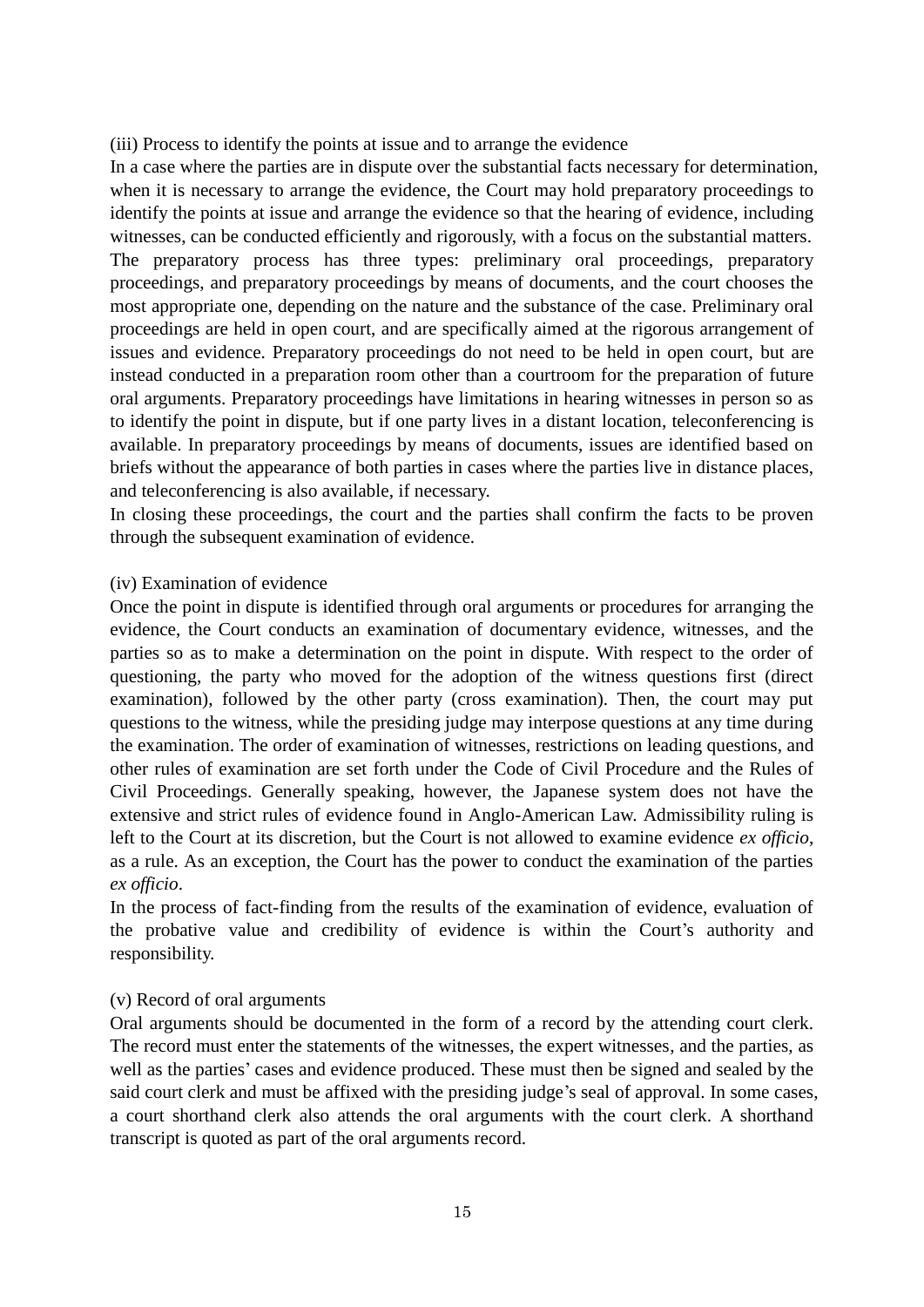[Ending of proceedings]

Proceedings that commence upon the filing of the Complaint come to end due to various events. The most typical event is the rending of a Judgment, needless to say. When the Court has been convinced of whether the plaintiff's claim should be granted or not in consideration of the evidence, the Court concludes the oral arguments and decides on the case. A Judgment is basically rendered by pronouncement of the main text of the Judgment. The original of the judgment sets out the main text, claims, and cause of action, and the grounds for the Judgment. The Judgment is served on both parties without delay following its pronouncement. However, in such case that the defendant does not challenge the plaintiff's allegations, a simplified rendition of Judgment, not based on the original of the Judgment, is allowed. In this case, the court clerk is responsible for documenting a record that enters the main text of the Judgment and so forth instead of the original of the Judgment.

The Judgment rendered may not be compulsorily enforced before it becomes final and binding, except when the Judgment provides for provisional enforcement.

Judicial proceedings also end with the withdrawal of the case, acknowledgement/waiver of claims, or judicial settlement. Withdrawal of the action does not give rise to the effect of *res judicata*, whereas a record documenting the rest has the same effect as a final and binding judgment.

[Appeal to the second-instance court/Final appeal]

A party dissatisfied with the first-instance Judgment may appeal against it to the court of second instance within two weeks from the date of service of the Judgment. A party dissatisfied with the second-instance (appeal) Judgment may appeal to the Supreme Court.

An appeal against the Judgment rendered by a district court of first instance may be filed with a competent high court, and an appeal against the Judgment of a second-instance high court may be filed with the Supreme Court.

An appeal against the Judgment of a first-instance summary court may be filed with the competent district court, and an appeal against the Judgment of a second-instance district court may be filed with the competent high court. An appeal against the Judgment of a third-instance high court may be filed with the Supreme Court exceptionally when it involves constitutionality (this is called a "special appeal" to the Supreme Court).

The party may file an appeal directly to the upper court with the consent of the other party if it argues against the first-instance Judgment only in terms of question of law (this is referred to as a "direct final appeal").

A case before the Supreme Court is usually heard by the Petty Bench composed of five Justices. A case involving a question of constitutionality (with certain exceptions) is heard by the Grand Bench comprising all fifteen Justices.

Appeals to the second-instance court and final appeal are characterized by the following:

An appeal to the court of second instance may be filed whenever a party is dissatisfied with the first-instance Judgment. The appeal court conducts fact-finding in the same way as in the court of first instance. The appeal court tries the fact-finding and the application of law once again to the extent that the party is dissatisfied with the original Judgment. Oral arguments are considered to be a continuation of the first-instance proceedings, and the procedures conducted by the first-instance court remain valid in the appeal proceedings. The appeal court decides on the case based on the evidence produced before the first-instance court as well as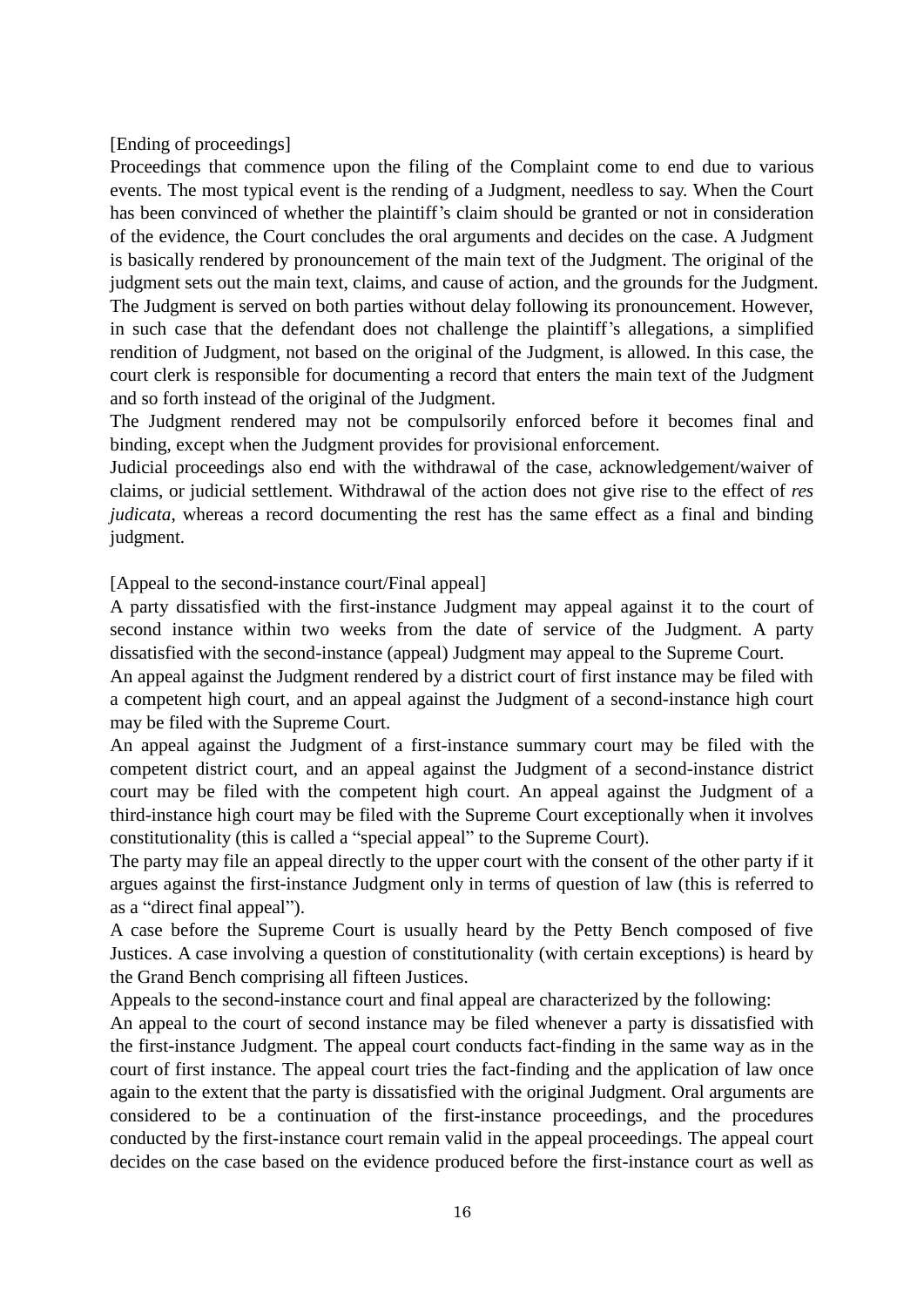evidence newly produced before the appeal court.

A final appellate court exercises its jurisdiction only over questions of law in a Judgment of prior instance. As a rule, the Court is bound by the facts found in the Judgment of prior instance. With respect to a final appeal to the Supreme Court, the party may file a final appeal on the grounds: (1) the Judgment of prior instance is unconstitutional, and (2) the Judgment of prior instance contains substantial illegalities set forth in the Code. With respect to a case involving a holding against a precedent, or a case involving important issues related to the interpretation of law, the Supreme Court may take the case as a final appellate court upon the party's petition for acceptance of final appeal.

If the Supreme Court allows the above-mentioned grounds (1) and (2), the Judgment of prior instance should be quashed. Also, if the Judgment of prior instance is found to have made an error in applying the law to the case, the said Judgment may be quashed.

With respect to a final appeal to a high court, the grounds of final appeal includes error in application of law that obviously affects the Judgment as well as (1) and (2), and if the final appeal is found well-grounded, the Judgment of prior instance should be quashed.

# [Court costs]

# (1) Responsibility for court costs

As a rule, the court costs as stipulated by law shall be borne by the losing party. Such court costs includes stamp revenues to be paid when filing a Complaint and other petitions, service postage, and witness's travel expenses and per diem allowance for appearance. The court costs in this context do not include all the costs necessary for going through the process of litigation, for example, lawyer's fees.

#### (2) Grace for payment

To ensure access to court for those who cannot afford to pay the court costs, a system of grace for payment has been in operation (called *"in forma pauperis"*). However, it may not be granted if it is found obvious that there is no chance of winning the case judging from the substance of an action.

Further, the [Japan Legal Support Center](http://www.houterasu.or.jp/) provides a service of advancing fees for attorneys for people with financial difficulties, when found eligible after examining the applicant's financial standing and the prospects (in terms of winning the case, resolving the dispute).



**Source (photographs): Supreme Court HP**

Supreme Court Supreme Court Grand Bench

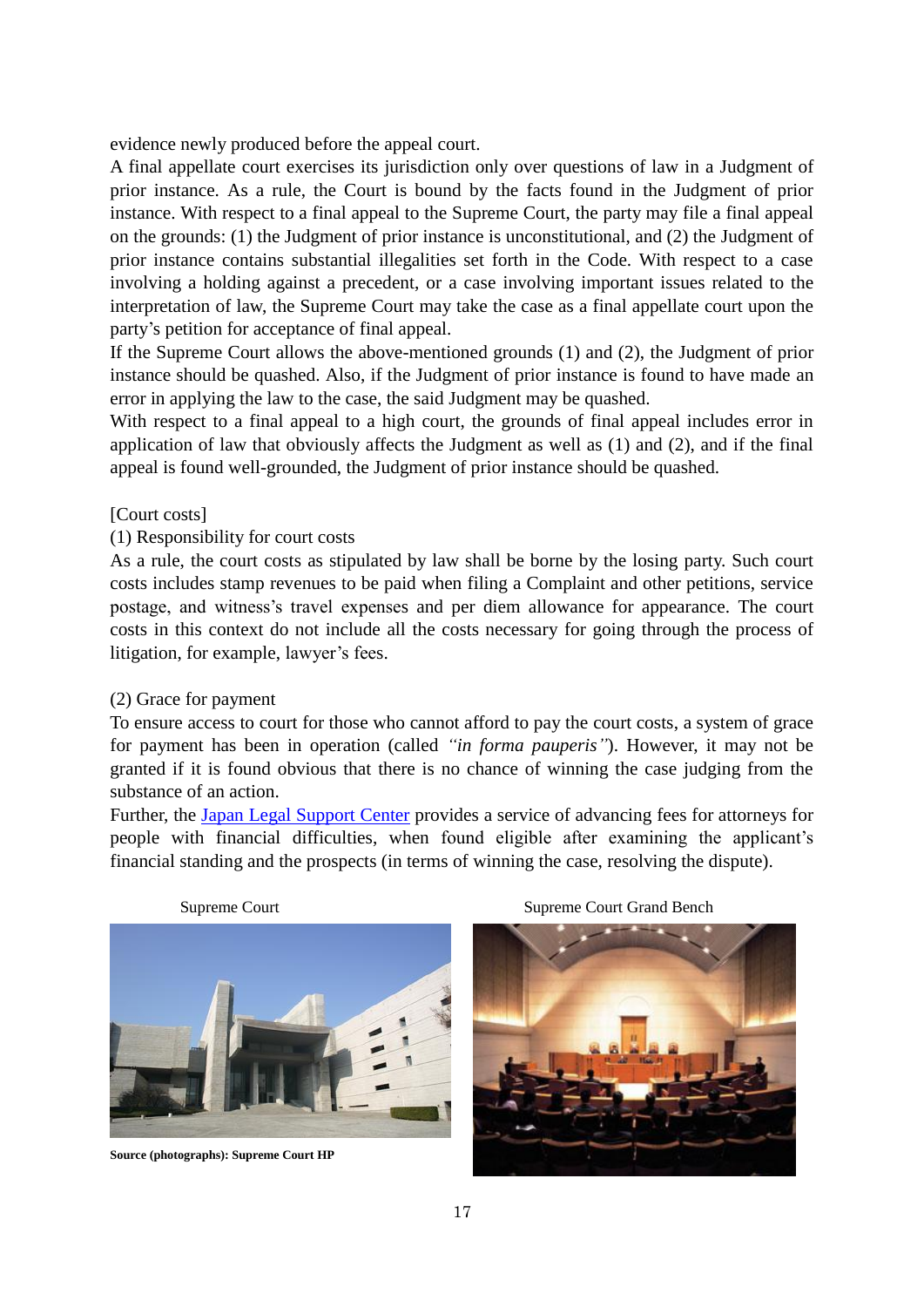# **2. Special Jurisdiction over Patent Infringement Cases**

Special provisions are laid down concerning jurisdiction over IPR lawsuits and actions for civil provisional remedies orders.

(1) Exclusive jurisdiction over actions involving patent rights

For actions involving (i) patent rights, (ii) utility model rights, (iii) rights of layout/design of integrated circuits, or, (iv) program copyright, according to the provisions on the principle of jurisdiction under the Code of Civil Procedure (Code of Civil Procedure §4, §5), Tokyo District Court has exclusive jurisdiction over actions under the jurisdiction of district courts located in Eastern Japan (district courts located in the jurisdictional district of Tokyo, Nagoya, Sendai, or Sapporo High Court) (Code of Civil Procedure §6(i)). Osaka District Court has exclusive jurisdiction over actions under the jurisdiction of district courts in Western Japan. \* Example: Action involving patent rights

- [1] Patentee files a suit against the infringing party to demand injunction of the infringing act and destruction of goods constituting infringement.
- [2] Patentee files a claim for damages due to the act of infringement against the infringing party
- [3] The alleged infringing party seeks ascertainment of non-existence of right to seek injunction and right to claim damages based on the infringement of patent right against the Patentee
- [4] Employee/inventor demands a reward corresponding to the value of the employee's invention against the employer

(2) Concurrent jurisdiction over actions involving design rights, trademark rights, copyrights (i) For actions involving (i) design rights, (ii) trademark rights, (iii) author's rights (excluding program copyrights), (iv) rights of publication,(v) neighboring rights, or (vi) actions involving breeder's rights, or, (vii) actions involving infringement of business interests due to unfair competition as provided in Unfair Competition Prevention Act §2(1), in cases where a district court located in Eastern Japan has jurisdiction, the action may be brought before the Tokyo

District Court, as well as the said district court (Code of Civil Procedure §6-2).

#### (3) Civil provisional remedies

Since actions for civil provisional remedies order with IPR as the merit come under the jurisdiction of the Tokyo District Court or Osaka District Court having jurisdiction over the merit (Civil Provisional Remedies Act  $\S 12(2)$  text), an action for civil provisional remedies shall be brought before Tokyo District Court if the merit is under the jurisdiction of a district court located in Eastern Japan, according to the principle of jurisdiction under the Code of Civil Procedure).

(4) Transfer of patent right litigations from the Tokyo District Court to a different district court

A case may be transferred to a different district court that shall have jurisdiction pursuant to the provisions regarding the principle of jurisdiction, when it is deemed necessary in order to avoid substantial detriment or delay due to an absence of specialized and technical matters to be examined by the Tokyo District Court or other circumstances (Code of Civil Procedure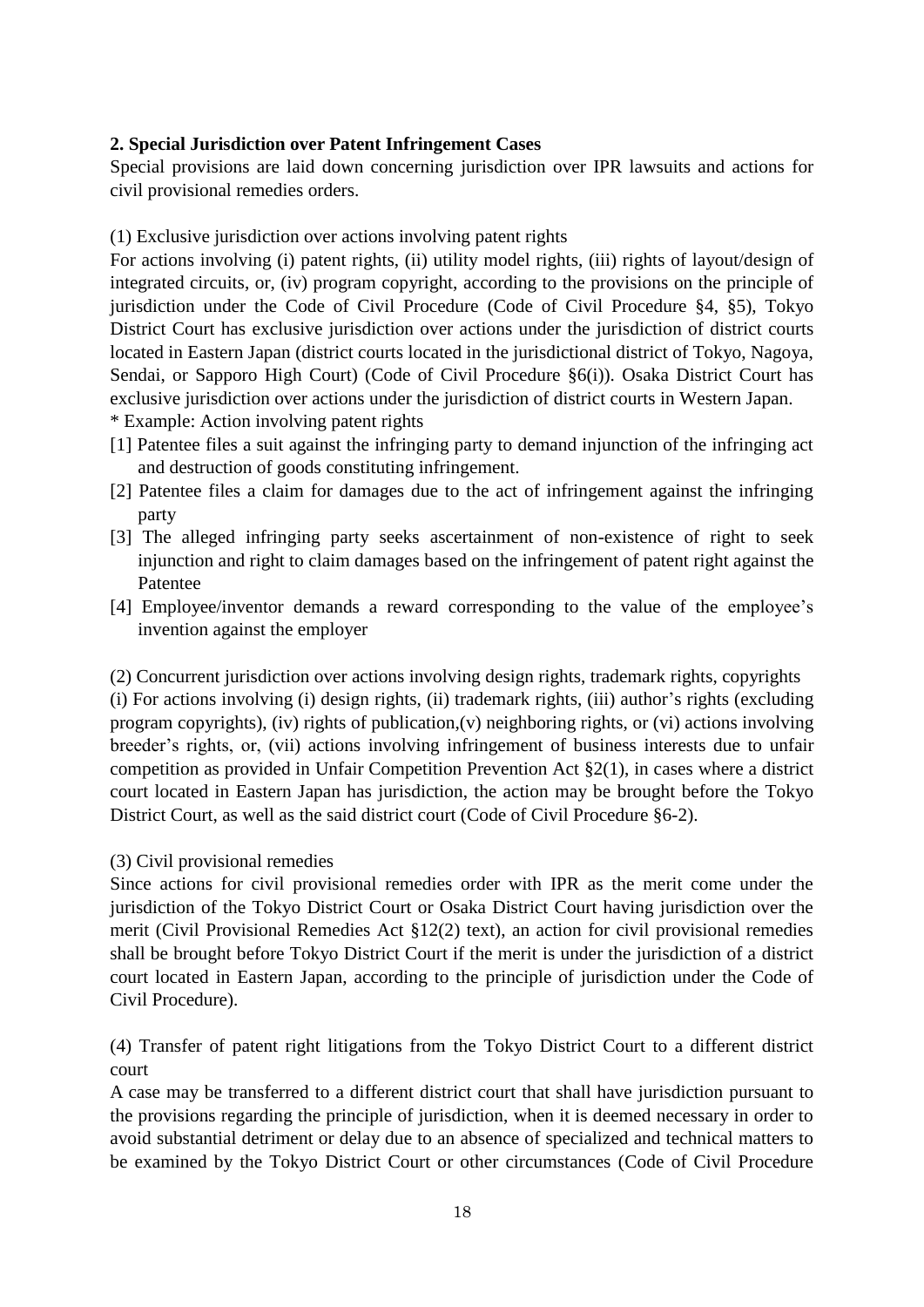§20-2(1)). When it is deemed necessary in order to avoid substantial delay in the suit or ensure equity between the parties (Code of Civil Procedure§17), or upon the petition of a party and with the consent of the other party (Code of Civil Procedure §19(1)), a case may be transferred to the Osaka District Court (Code of Civil Procedure §20(2)).

# **3. IP High Courts**

(1) On April 1, 2005, the IP High Court was established as a special branch of the Tokyo High Court, exclusively hearing IPR lawsuits. The IP High Court is located on the 17th floor of the court complex of the Tokyo High Court, Tokyo District Court and Summary Court in Kasumigaseki, Chiyoda-ku, Tokyo.

# (2) Grand-Panel hearing

The IP High Court conducts proceedings under a collegiate panel of three judges. A Grand Panel composed of five judges hears major cases that urgently require consistency of judicial decisions.



(3) Judicial Research Officials and Technical Advisors

Judicial research officials are assigned to the IP High Court conduct research on technical matters necessary for hearing and resolving cases involving patents, utility models, etc. by an order from the judge. Since April 2005, these officials may, by an order from the judge, administer affairs and put questions to the parties for clarification of matters related to the suit on the date of oral argument (Code of Civil Procedure §92-8).

Technical advisors may, by the court's decision, participate in court proceedings and provide explanations on the technical matters involved in the suit if it is deemed necessary for clarifying matters related to the suit or facilitating smooth proceedings (Code of Civil Procedure §92-2). Technical advisors are part-time officials appointed by the Supreme Court, including professors and researchers of public research institutes possessing the highest-level of expertise and knowledge in their respective fields.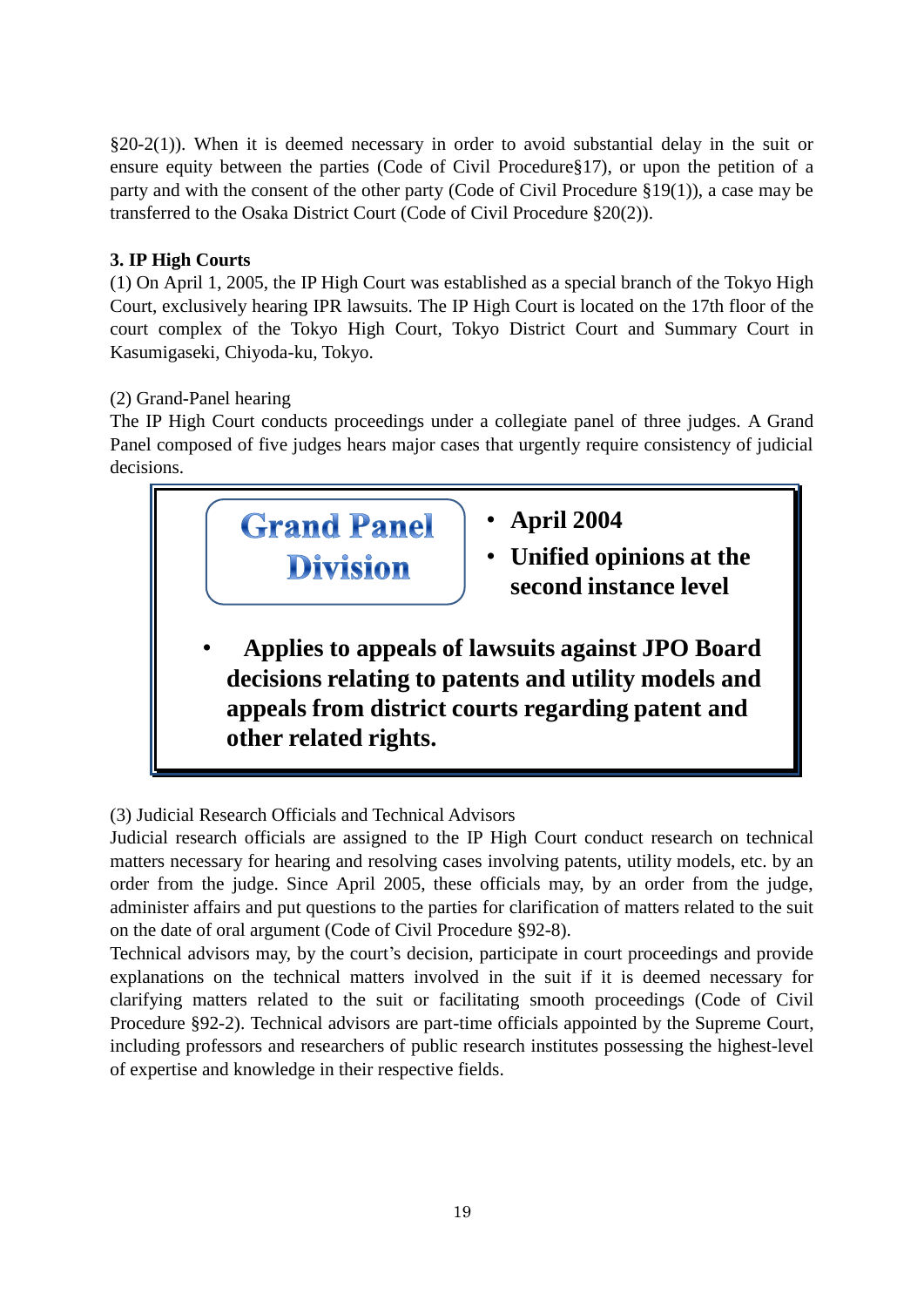#### **4. Jurisdiction over appeal cases**

(1) Tokyo High Court has jurisdiction over appeals against the first-instance judgments of Tokyo District Court (Court Organization Act §16, Act concerning the Establishment of Lower Courts and Jurisdiction §2 Appended Table No. 5). Appeals with respect to actions involving patent rights and actions involving design rights under the jurisdiction of Tokyo High Court are handled by the IP High Court Act (IP High Court Establishment Act §2 (i)). Therefore, the IP High Court has jurisdiction over appeals cases with respect to actions involving patent rights and design rights brought before Tokyo District Court.

(2) Cases handled by the IP High Court include lawsuits against an appeal/trial decision as administrative first-instance, and civil appeal cases.

1) Lawsuit against appeal/trial decision

The Tokyo High Court shall have exclusive jurisdiction over any action against JPO appeal/trial decision (Patent Act §178(1), etc.), which are handled by its special branch, IP High Court (IP High Court Establishment Act §2(ii)).

# 2) Civil appeal case

For civil appeal cases, the appeals, appeals involving patent rights, utility model rights, rights of layout-designs of integrated circuits, and author's rights over program works are under the exclusive jurisdiction of Tokyo High Court (Code of Civil Procedure §6(3)), which are handled by its special branch, the IP High Court (IP High Court Establishment Act §2(i)). As a result, the IP High Court has a concentration of cases from nationwide.

Next, civil appeals cases involving design rights, trademark rights, author's rights (excluding author's rights over computer works), rights of publication, neighboring rights, breeder's rights, and infringement of business interests due to unfair competition, come under the jurisdiction of the competent high court corresponding to the location of the court of first instance. Of these eight high court jurisdictions, the IP High Court handles cases under the jurisdiction of the Tokyo High Court (IP High Court Establishment Act §2(i)).

#### 3) Other cases

In addition to 1), 2), above, the IP High Court handles administrative cases and civil cases that require IPR expertise for hearing the major issues under the jurisdiction of the Tokyo High Court (IP High Court Establishment Act §2(iii)).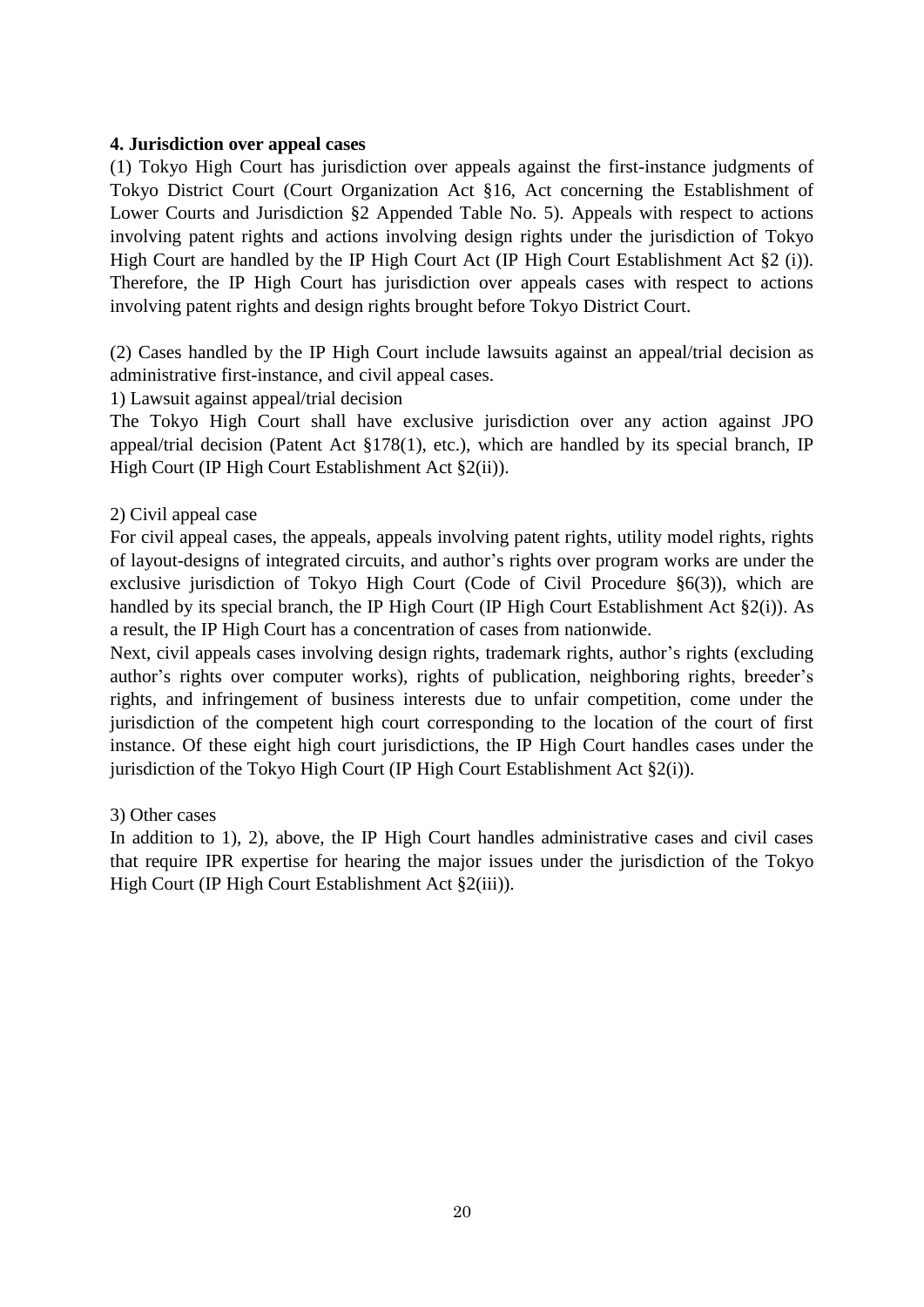Jurisdiction and instance with regard to 1) lawsuit against appeal/trial decisions, and 2) civil appeal cases, are illustrated below:



**Source (illustration): Intellectual Property High Court HP**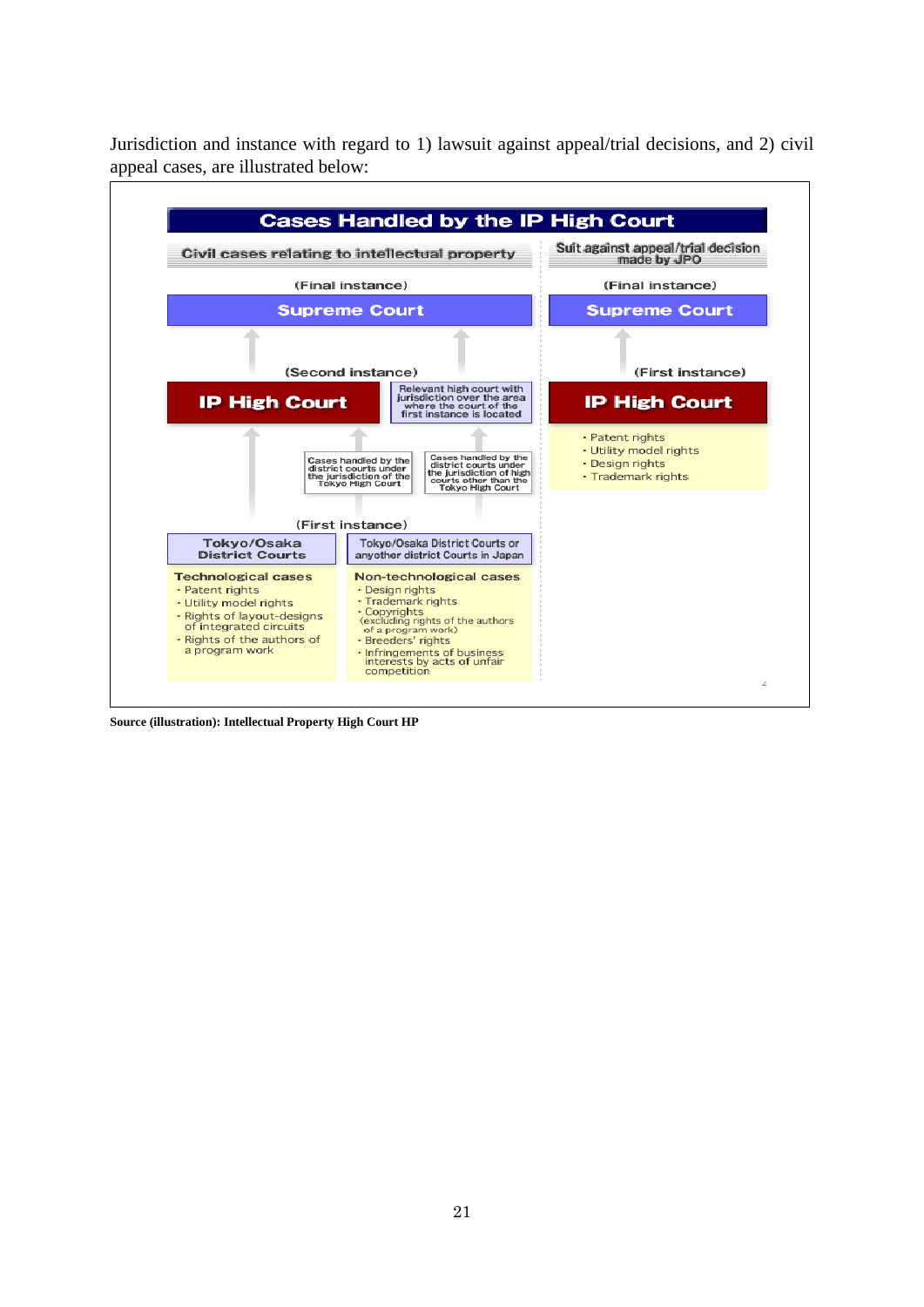#### **IV. Alternative Dispute Resolution (ADR)**

#### **1. Overview**

―Resolving a dispute‖ is often associated with resorting to judicial proceedings. However, aside from judicial proceedings, another avenue of dispute resolution, known as "Alternative" Dispute Resolution" (ADR), has been increasingly chosen in many countries. In practice, judicial proceedings are inevitably complicated and include diverse procedures, reflecting differences in national judicial systems, the need to ensure due process under procedural law, and so forth. Also, judicial proceedings can incur large amounts of cost and time before the dispute is resolved. It is important in the first place to prevent disputes through the execution of proper contractual clauses, but in the event of a dispute arising therefrom, to use ADR (e.g. arbitration, mediation) effectively.

#### **2. Types of ADR**

Permanent ADR organizations are categorized by their key players into judicial, administrative, and private-sector. In Japan, the following ADR organizations are active:

**a) Private-sector**: Japan Intellectual Property Arbitration Center (JIPAC), Japan Commercial Arbitration Association, Japan Shipping Exchange, Inc., Bar Association Arbitration/Mediation Center, Industrial PL Center, etc.

Japan Intellectual Property Arbitration Center (JIPAC) is the only private-sector ADR organization specialized in IPR in Japan, and has operated for more than 12 years since it was founded jointly by the Japan Federation of Bar Associations and Japan Patent Attorneys Association in March 1998. Attorneys-at-law, patent Attorneys, and scholars have been engaged in resolving a variety of disputes over IPR based on their expertise through arbitration, consultation, mediation, Center *Hantei* (advisory opinion), domain name dispute resolution, advisory opinions on essentiality, and other such services. Like high court territorial jurisdiction, JIPAC has eight locations—Tokyo Headquarters, Kansai Branch, Nagoya Branch, Hokkaido Branch, Tohoku Branch, Chugoku Branch, Shikoku Branch, and Kyushu Branch, providing arbitration/mediation in a local bar association office, a local patent attorneys association office or other places designated by the Center. It is JIPAC policy to complete the mediation process within six months from the first hearing through holding three hearings. Disputes are resolved through four hearings on the average. In civil proceedings, a revenue stamp of value of the subject-matter must be affixed every instance. Compared to most of private-sector arbitration organizations with a time-charge system for the arbitrator's services, JIPAC uniformly applies a relatively lower charge to the user's cost-benefit (application fee for mediation  $= 50,000$  yen. If an application for mediation is dismissed, or if the respondent does not comply with the application for mediation, a sum of 30,000 yen after deducting a clerical cost of 20,000 yen from the paid application fee is refunded to the applicant. Other costs to be incurred are a hearing fee (50,000 yen per each party for one hearing), and a fee for execution of Settlement Agreement (150,000 yen per each party, as a rule).

**b) Administrative type**: Environmental Dispute Coordination Commission, Construction Work Dispute Examination Council, Housing Dispute Coordination Council, Labor Relations Commission, etc. These organizations have systems such as arbitration, conciliation, and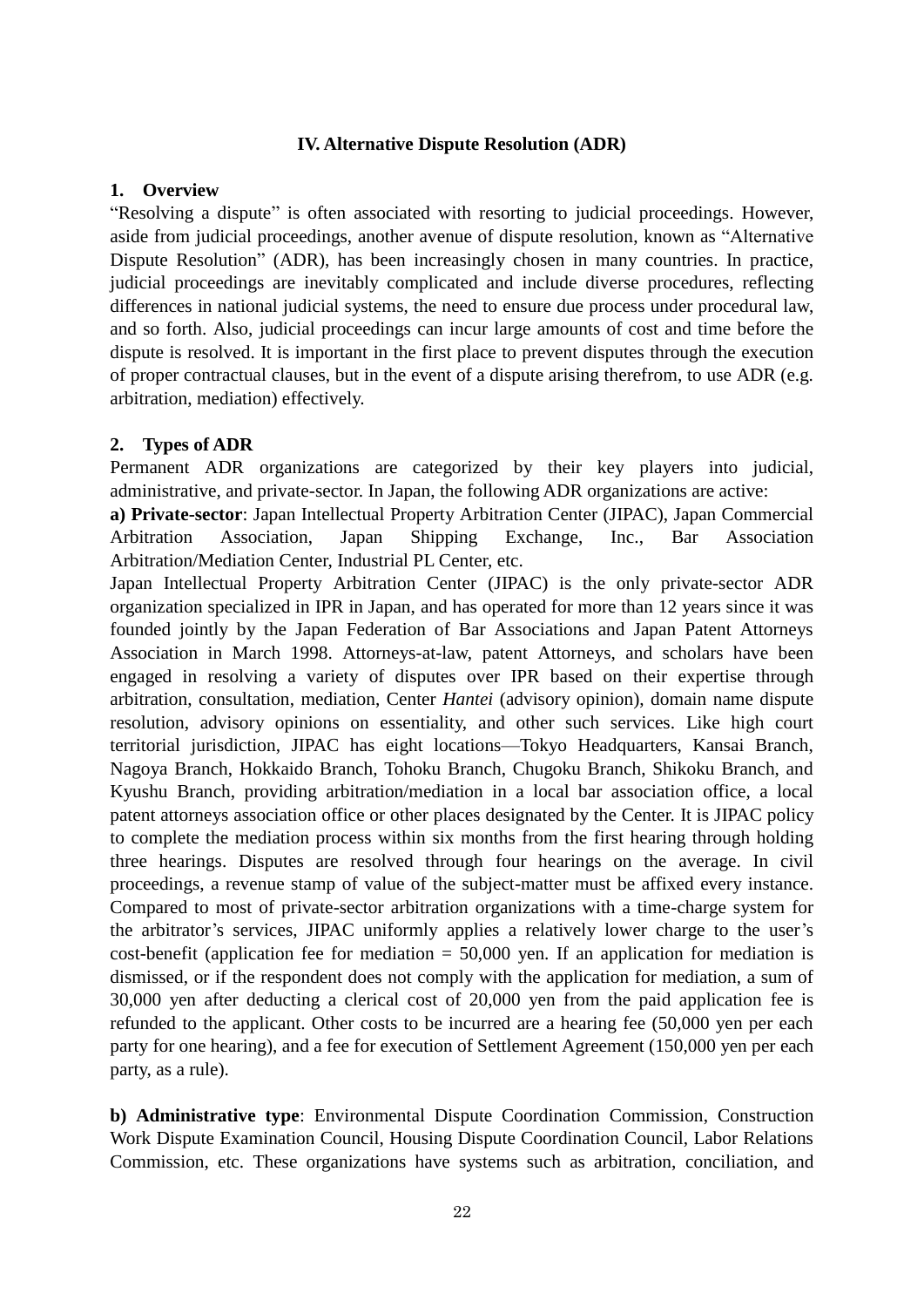mediation arbitration in particular fields specified under special law.

**c) Judicial type**: Civil mediation, and family-affairs mediation. Civil mediation is held before an ordinary court but differently from lawsuits, it is conducted by a mediation panel consisting of judges and two or more mediators selected from among ordinary citizens. In cases that require expertise to resolve medical matters, construction issues, rent increases or decreases, noise/odor pollution etc., specialist mediators such as doctors, authorized architects, licensed real estate appraisers may be involved. Family-affairs mediation is held before a family court to handle divorce, inheritance, and other family-related issues. Such mediation under a court has the same effect as a final and binding adjudication once the agreement through mediation is entered in a mediation record. Failure to fulfill the obligations agreed upon and entered in the mediation record (payment of monies, or child support) may be subject to compulsory enforcement procedures based on the mediation record.

In addition to such "institutional arbitration," there is "non-institutional arbitration (or ad-hoc arbitration). The latter is not administered by an institution and requires the parties to make their own arrangements for the designation of rules and other necessary matters for conducting the arbitration. It is often employed in large-scale, complex international arbitrations.

# **3. Related Laws: Arbitration Law, ADR Law**

(1) Although the CITRAL Model Law on International Commercial Arbitration (UNCITRAL Model Law; as adopted by the United Nations Commission on International Law (UNCITRAL) in 1985, is not the type of law that will come into effect as a national law upon ratification by a signatory State, such as the New York Convention, it has been universally employed as an international standard. Accordingly, it was introduced into the current Arbitration Act of Japan (effective March 1, 2004) when the old Act dating back to the Meiji Era was revised. The current Arbitration Act applies to the arbitral proceedings under Japanese courts over international/national, commercial/noncommercial cases with Japan as the locale of the arbitration (Arbitration Act §13(6)) (see Independence of arbitration agreements) and the same Act §14(1) (see Petition for dismissal of action/affirmative defense).

(2) In addition, the Act on Promotion of Use of Alternative Dispute Resolution (ADR Act) is a law providing for the effect of nullification of prescriptions to settlements arranged by an ADR organization certified by the Ministry of Justice, which came into effect on April 1, 2007.

#### **4. Arbitration, and mediation**

Arbitration is markedly different from mediation as well as from settlement arrangements.

In the case of arranged settlement/mediation, the arrangement-provider/mediator may suggest a proposed settlement or "award," which is not binding on the parties. By contrast, initiating recourse to arbitration requires the existence of an agreement by the parties to submit to arbitration all or certain disputes that have arisen or that may arise between them in future and agree to be bound by a third party (arbitrator) award in the form of an arbitration agreement (or an arbitral agreement) or an arbitration clause in a contract (or an arbitral contract)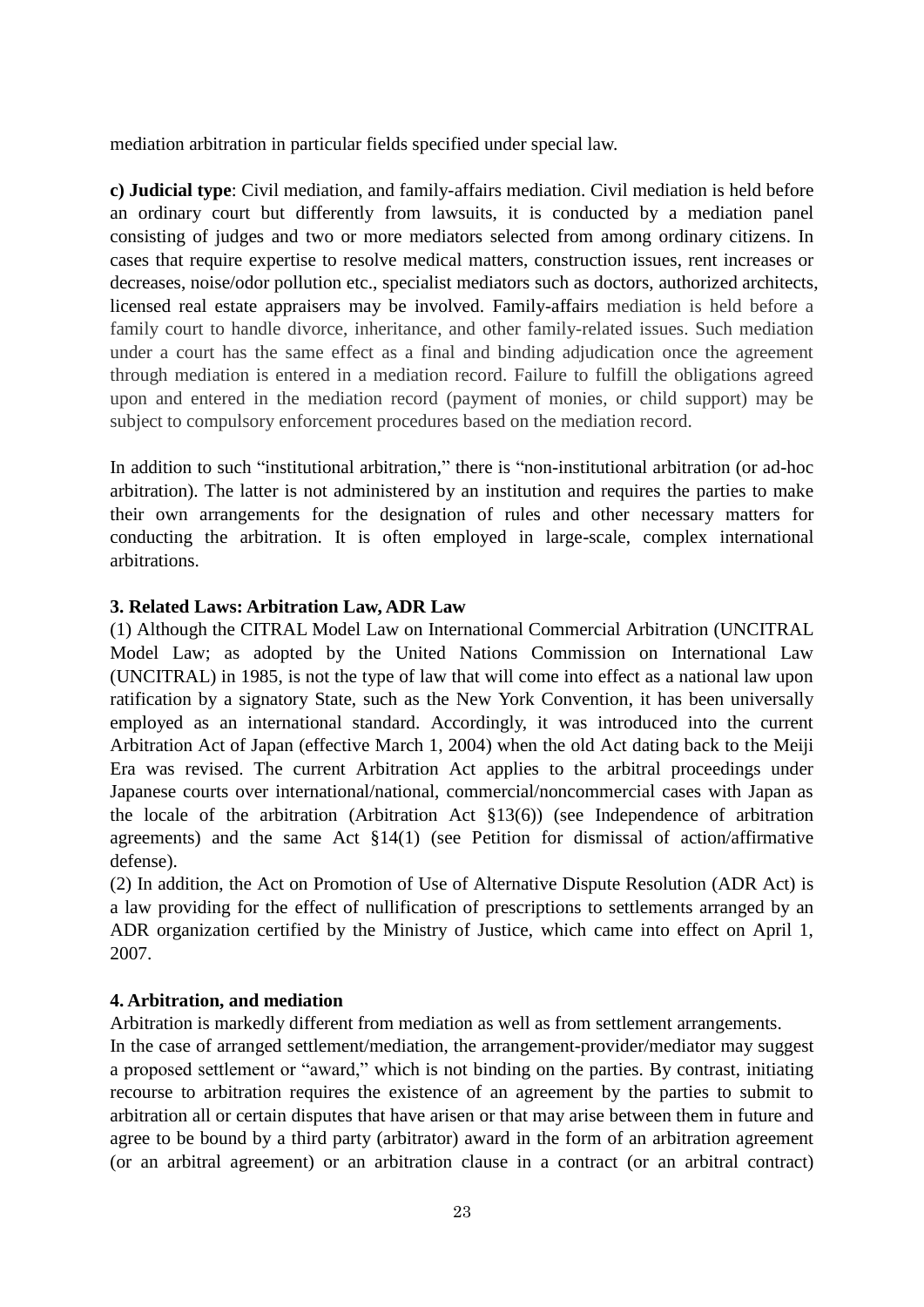(Arbitration Act  $\S2(1)$ ). An arbitration agreement has the following effects:

(i) Under an arbitration agreement, if one party brings an action on the dispute before a court, the other party may seek "dismissal of the action" (Arbitration Act  $\S14$ ) as a rule. In this sense, the arbitration agreement is said to include the agreement to waive the right to bring an action before a court. However, the execution of an arbitration agreement does not preclude the parties from resolving the dispute through other types of ADR, such as arranged settlement, mediation, and even if the parties agree to arranged settlement/mediation procedures, this does not mean the arbitration agreement has become null and void, as a rule.

(ii) Under an arbitration agreement, regarding a dispute arising between the parties that falls under the scope of the arbitration agreement, if one party submits the dispute to the arbitrator/arbitral institution specified in the arbitration agreement, the other party is obliged to comply with it and participate in the arbitral procedure. Even if the other party fails to comply with the arbitral procedure, the arbitration shall be awarded (equivalent to a judgment in a lawsuit).

(iii) Since an arbitration agreement is an agreement of the parties to be bound by the arbitrator's award on any dispute that falls under the scope of the arbitration agreement, the arbitral award, once made, has the same effect between the parties as if the court decided on the case with a judgment, so that it can be enforceable through the court decision on enforcement (Arbitration §45, §46).

(iv) A dissatisfied party may not appeal against the arbitral award, as a rule. Such party may not bring an action before a court nor lodge a petition to a different arbitrator/arbitral institution for re-hearing. An exception to this rule is limited to certain cases where the arbitration agreement is invalid or the like (Arbitration §44). Arbitration is comparable to a single instance process, compared to three-instance judicial proceedings.

On the other hand, mediation is the same as arbitration in that the parties request a third party to help resolve the dispute. However, even if the mediator suggests a proposed mediation, unless accepted by the parties, the procedure has to terminate at that point of time, so that the parties may not get a ruling on the judgment from a court.

As described above, initiating recourse to arbitration requires a prior arbitration agreement between the parties, which is not required for mediation. The parties cannot withdraw from the arbitration procedure once it is initiated, whereas it is possible to withdraw from the mediation procedure at any time.

#### **5. Advantages of ADR**

The advantages of ADR for patent disputes are that the process is (i) closed-door, (ii) flexible, (iii) specialized, (iv) speedy, and (v) international.

(i) Closed-door: Unlike judicial proceedings which should be in open court under the Constitution, ADR procedures are closed-door. The substance of a patent litigation often involves trade secrets, and it requires complicated procedures to maintain secrecy in judicial proceedings. By contrast, because it is closed-door, ADR is suitable for cases involving trade secrets and confidential in-house information.

(ii) Flexible: ADR can be conducted in a relatively flexible procedure by mutual agreement between the parties, or at the discretion of the arbitrator/mediator. Mediation is even more flexible than arbitration.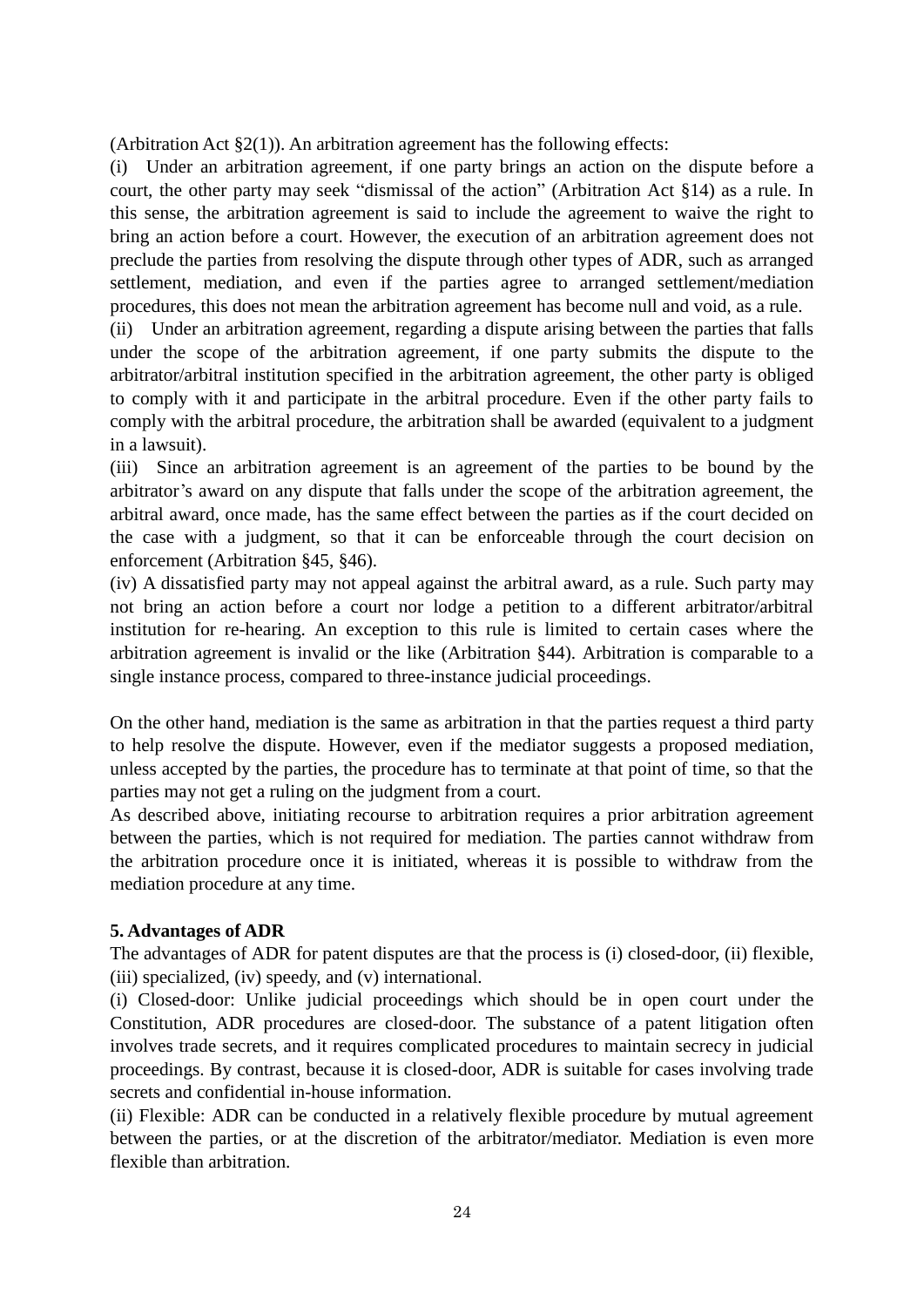(iii) Specialized: The parties are free to agree on a procedure of appointing the arbitrator(s)/mediator(s), in consideration of expertise, skill, and other factors. In this respect, JIPAC has the benefit of its expertise specializing in IPR.

(iv) Speedy: A dispute can be resolved in a quicker manner than judicial proceedings. Recently, IPR litigation is completed within one year from bringing an action before a first-instance court to the closing of oral arguments, on average, making greater progress compared to other countries. Still there is a possibility of prolonged appeal proceedings from a high court to the Supreme Court that my last years. JIPAC provides a speedier dispute resolution service, taking 4 months for mediation, and 6 months for arbitration.

(v) International: Arbitration offers great advantages for international civil disputes. Along with the global flow of people, goods, and information, more and more IPR disputes pass across national borders. Still IP rights have been registered with each country, and there has been no worldwide harmonization achieved in terms of jurisdiction over IPR disputes and governing law. When negotiating for an agreement, the jurisdiction clause and the governing law clause in a contract are often brought into discussion. In this respect, the parties often choose to agree on institutional arbitration. Furthermore, a party winning a costly multinational dispute still has to follow the procedures for acknowledgement of a foreign judgment and any ruling on the judgment. In comparison, the New York Convention (Convention on the Recognition and Enforcement of Foreign Arbitral Awards; Japan became a signatory in 1961) ensures the international enforceability of arbitral awards between member States.

# **6. From mediation to arbitration**

Arbitration agreements also have disadvantageous aspects. Namely, the parties, once entering into an arbitration agreement, may not bring an action before a court; may not appeal against the arbitral award (like a single-instance without an appeal court)**;** the process might be more delayed longer than judicial proceedings, and, depending upon the arbitral institution or arbitrator, can be very costly if the arbitral institution applies a time-charge system. (JIPAC does not apply a time-charge system but offers services at reasonable fees.) Moreover, arbitration is less predictable and can be highly risky, because arbitral awards have not been publicized, unlike court precedents. International arbitration procedures are more close to judicial proceedings, lacking in flexibility, and incurring attorney's fees that can be as costly as litigation.

In light of such disadvantages to arbitration, mediation, inherently with more freedom, is often deemed more attractive as a choice of ADR. The United States has a unique system combining arbitration and mediation into a process where the same individual functions as the arbitrator and the mediator (med-arb). In Japan, with the view of making use of the advantages of both arbitration and mediation, it is the practice recommended by JIPAC to start with a mediation procedure, during which the parties agree on arbitration, and then shift to the arbitration procedure.

A sample arbitration clause in a contract is shown below:

[Sample arbitration clause]

#### Article (Dispute Resolution)

Any dispute arising from or related to, this Agreement shall be referred to and finally determined by arbitration, in accordance with the Arbitration Rules of the Japan Intellectual Property Arbitration Centre. The place of arbitration shall be , Japan.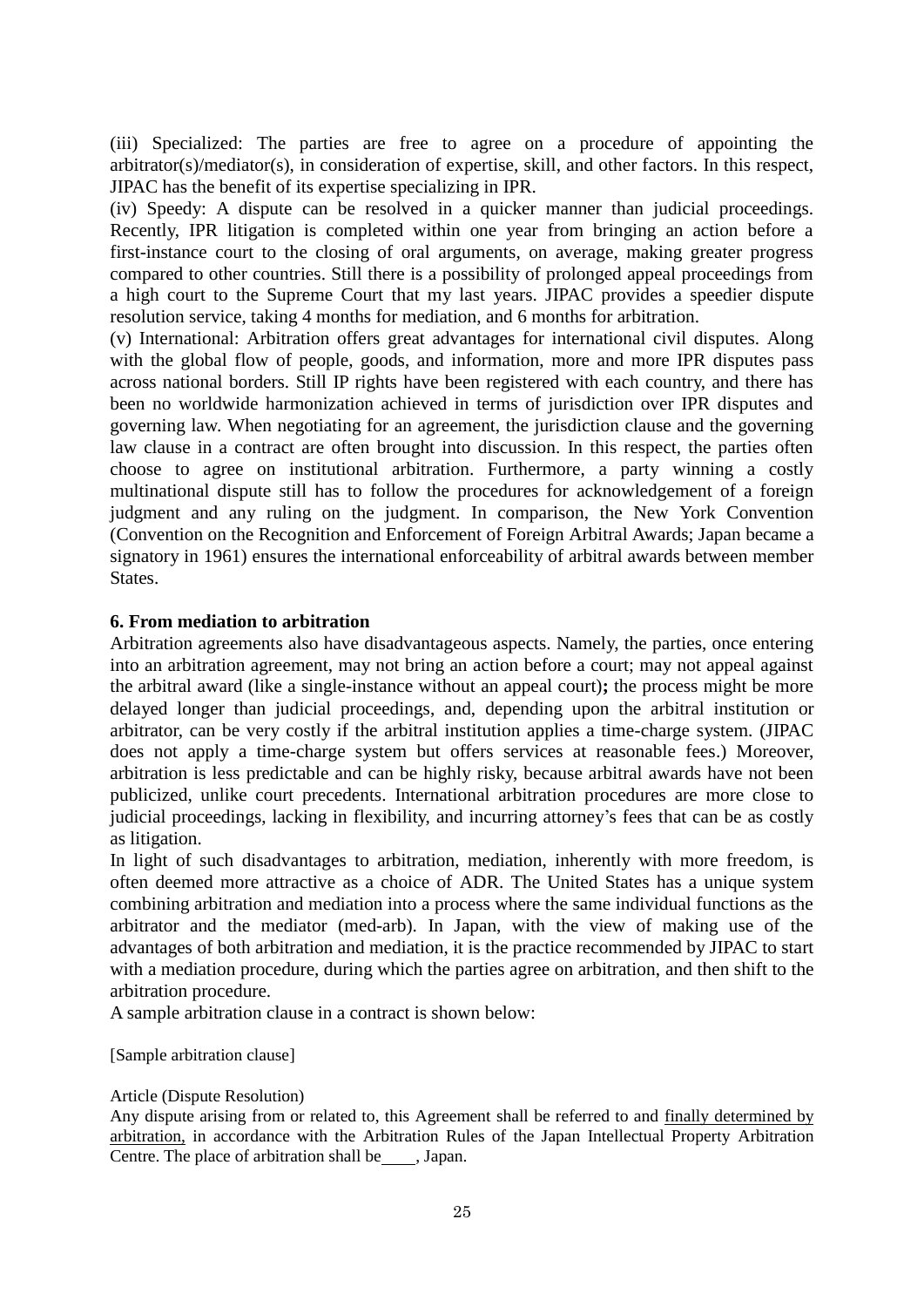#### **V. Border Enforcement**

#### **1. Overview**

Against acts of IPR infringement, border enforcement, which aims to stop the infringing goods at the border, is also effective. In Japan, border enforcement over goods infringing patents is established under the Customs Act. Since "articles prohibited from export" and "articles prohibited from import" provided under the Customs Act ( $§69-2$ , and  $§69-11$ ) are articles whose export/import is regulated under the Customs Act and other related Acts and Regulations, there are no particular infringing goods that are specifically stipulated in the Customs Act. Therefore, verification as to whether the goods are IPR infringing goods or not is premised on a determination on infringement pursuant to the respective IP Law.

When it comes to empowering Customs to make a determination on IPR infringement in connection with border enforcement or not, approach varies from State to State. Indeed, it is internationally recognized that in light of the actual state of infringement and the actual state of distribution, boarder enforcement against IPR infringing goods is most efficiently carried out through Customs procedures that require the steps of declaration and permission. However, border enforcement has two aspects: the need to stop goods obviously infringing IPR, and the need to make a deliberate determination on goods over which there is a dispute as to the existence/nonexistence of infringement, and the validity of IPR. In Europe, Customs is a receiving/enforcing body, whereas the Court has the power of determination. In the U.S. and Korea, determination on infringement in Customs procedures is limited to trademark right infringement/copyright infringement, whereas patent infringement cases where it is difficult to make a determination on infringement by appearance and where determination requires expertise, come under an authority other than Customs (International Trade Commission/ITC of U.S., Korean Trade Commission/KTC). Japan Customs has the power to make a determination on patent infringement.

#### **(1) Goods prohibited from import**

The chapeau (introductory text) of paragraph (1) of the **Customs Act §69-11 (§21 of the Customs Tariff Act before revision in 2006)** provides that the following goods may not be imported, listing item (ix) "goods infringing patent rights, utility model rights, design **rights, trademark rights, copyrights, neighboring rights, rights of layout-designs of integrated circuits or breeder's rights,"** and item (x) **"goods composing the acts listed in §2(1)(i) through (iii) (definitions) of the Unfair Competition Prevention Act"** (except for the provisions set forth in **§**19(1)(i) through (v) (exclusions) of the said Act corresponding to the categories of unfair competition listed for these items)**."** Moreover, paragraph (2) of the same Article provides that the Director-General of Customs may **confiscate** and **destroy** goods listed in (i) through (iv), (ix), or (x) of the preceding paragraph to be imported, or order a party intending to import the relevant goods to **reship** such goods. "Confiscation" under this Article is an administrative disposition by Customs, which is different from an additive penalty of forfeiture.

#### **(2) Goods prohibited from export**

Of "goods prohibited from import," only goods infringing rights of layout/design of integrated circuits are not designated as "goods prohibited from export" (Customs Act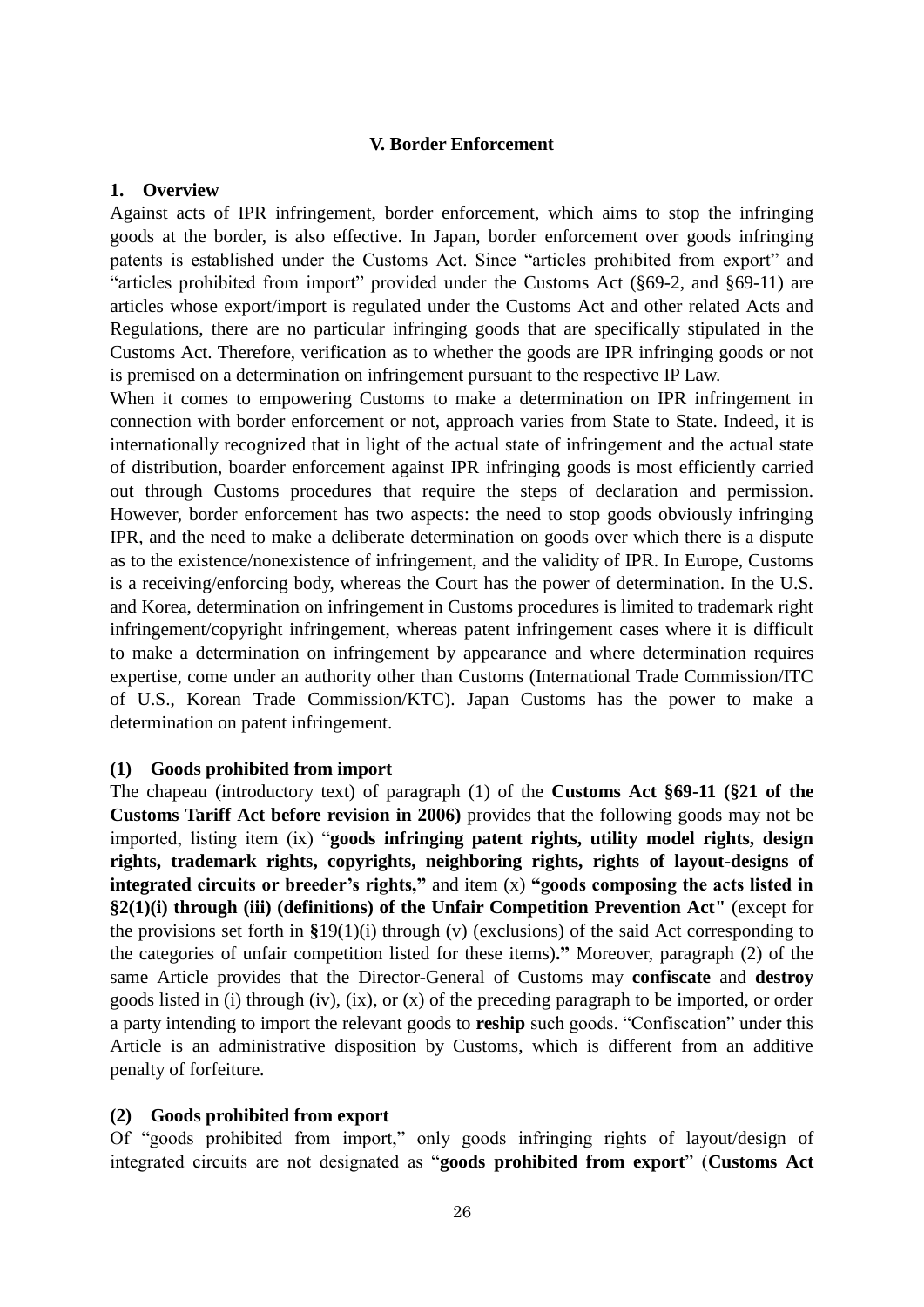**§69-2 (1)(iii)**・**(iv)**). This is because exporting is not considered an act of infringement under

the Act concerning the Circuit Layout of Semiconductor Integrated Circuits. Also Customs' administrative dispositions against goods prohibited from export under paragraph (2) of the same Article are limited to confiscation and destruction. Unlike the case of import, "reship separately" requires the approval of the Minister of Economy, Trade and Industry, in accordance with the provisions of the Export Control Order§1(1)(i) and the Appended Table 2 (45) of the said Order.

Based on the 2009 statistics of suspensions, 21,893 imports were suspended, and 18,893 IPR infringing goods shipped from China were suspended, showing a year-to-year decrease in percentage terms, although China accounts for 86.3% of the total by source country, a 5% increase from the previous year. These numbers indicate a concentration of sources of infringements. By type of commodities: suspended pharmaceuticals at 8.1% remain higher from the previous fiscal year. By mode of import: 21,162 postal items (96.7%), and 731 general cargoes (3.3%). Applications for export suspension were first received in 2009, one for goods suspected of infringing patent rights, and one for goods suspected of infringing trademark rights.

# **2. Outline of Application for Suspension System**

# **(1) Application for suspension**

In ordinary import procedures, when a party wishing to import goods declares them to Customs, Customs follows the clearance procedures in accordance with the Customs Act §67. The clearance procedures refer to the processes of examination/inspection, payment of Customs duty and excise tax, and issuance of an import permit. The importer may have the goods released upon completion of the clearance procedures. This examination includes an examination for IPR.

For IPR, rights holders may lodge an "application for export suspension" (Customs Act **§69-4),** or an **"application for import suspension" (Customs Act §69-13)** with Customs beforehand. The scope of rights started with **trademark rights, copyrights and neighboring rights** when the application for import suspension system was introduced in 1999, the revision of 2003 included **patent rights, utility model rights, design rights, and breeder's rights**, and the revision of 2005 added **goods violating the Unfair Competition Prevention Act** such as goods that imitate the configuration to a list of goods under enforcement. The revision of 2006 introduced the **application for export suspension system (Customs Act §69-4)** for these rights.<sup>1</sup> Of the above-mentioned "goods prohibited from import," goods infringing rights of layout/designs of integrated circuits are alone beyond the scope of application for import suspension system. Because such goods are not obligatory under TRIPS and also because no information has been provided by rights holders and no suspension has been operated since January 1995, this does not suggest the effectiveness of the tightened controls.

Effective from April 2008, the procedures for applying for suspension were simplified. Now it is sufficient to file a copy of the application for suspension with the necessary evidence

 $\overline{a}$ <sup>1</sup> TRIPS Article 51 provides that Members shall adopt procedures for import suspension for trademarks, copyrights and neighboring rights, but **leaves procedures for other rights and export suspension to the discretion of each Member**.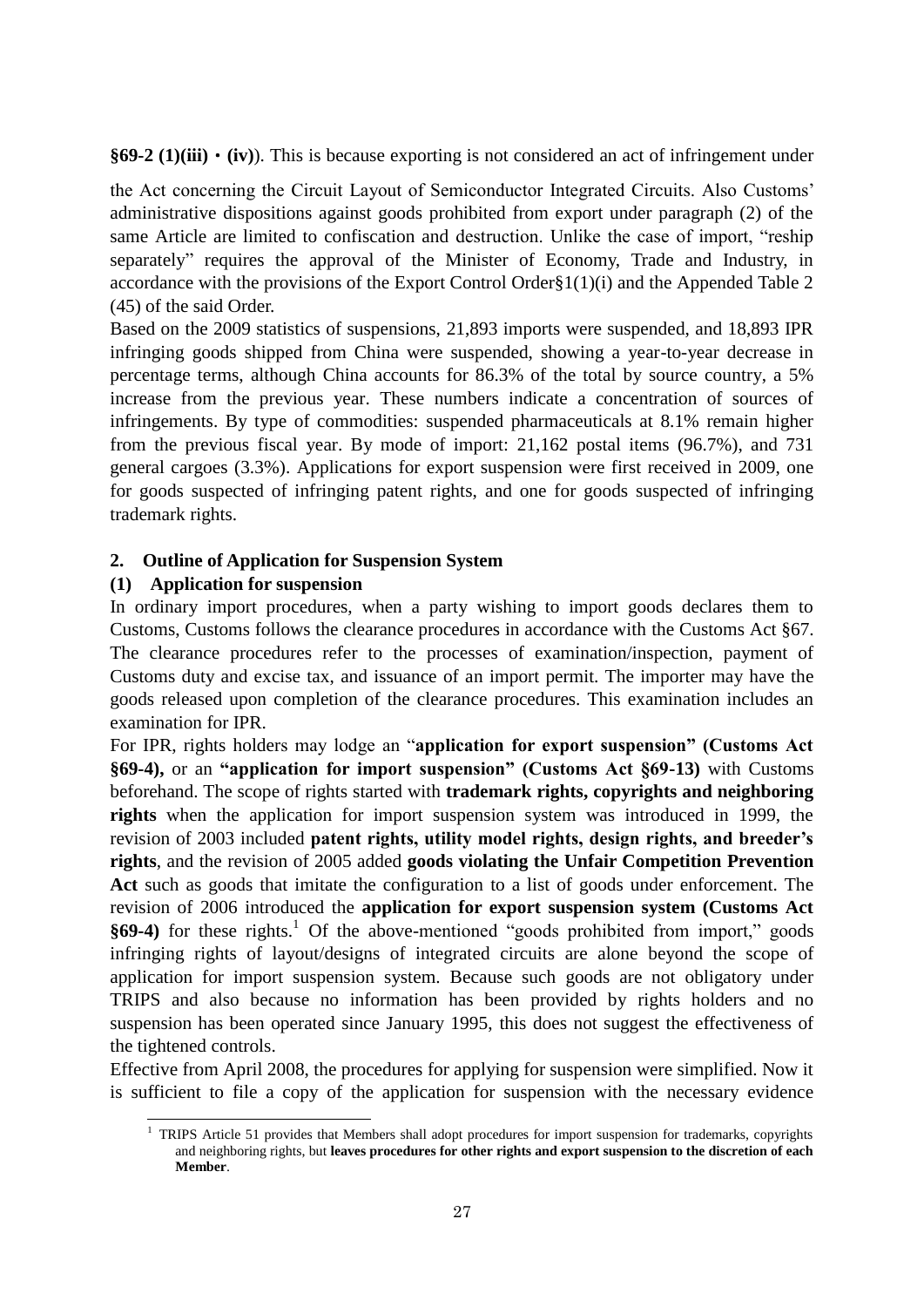(attached material) with one of the Customs offices, indicating that there is a prima facie infringement, so that the application once received by that Customs office is valid for the entire Customs organization.

# **(2) Receipt of an application for suspension**

As to the acceptance of an application for suspension, the National IPR Center of Customs is involved in advance consultation and substantial examination. Once an application for suspension is filed by a rights holder, Customs conducts a formality check, and if the formality requirements are satisfied, publicizes "receipt" of an application for suspension on the Customs website. When the application identifies potential importers, Customs communicates with such potential importers and affords them opportunities to express their opinions, except when there is obviously no dispute between the parties. Interested parties may submit their opinions within 10 working days from after the publication of the received application for suspension on the Customs website.

Unless opinions are submitted, Customs conducts an examination based on the application for suspension and attached documents produced by the rights holder. If Customs finds the applicant has provided adequate evidence that there is a prima facie infringement of his right, the application is accepted.

In cases where interested parties express their opinions (e.g. their import goods do not constitute an infringement, or the applicant's right is invalid in the first place), or where it is difficult to determine over the provision of adequate evidence that there is a prima facie infringement, Customs refers the case to the Advisory Board for their opinion before making an acceptance/non-acceptance decision (see below).

# **(3) Acceptance of an application for suspension**

When an application for suspension has been accepted, a written notice of acceptance in the name of the Director-General of Customs with a time limit on the duration of suspension is given to the applicant. In the case of non-acceptance, a written notice of non-acceptance with reasons for non-acceptance is given (see TRIPS §52). In the case of appealing against the non-acceptance decision, an appeal addressed to the Director-General of Customs may be filed within two months from the day following the date when the notification of non-acceptance becomes known. When Customs has accepted an application for suspension, the acceptance is publicized on the Customs website. The effect of an acceptance is as long as two years, and can be extended.

When an application for suspension has been accepted, the details of the rights and a means of identifying the infringing goods are made clear to Customs, which enables effective border enforcement. Since Customs receives more than 17,000,000 import declarations annually, information from rights holders (e.g. key points for identification) is crucially important for Customs to suspend IPR infringing goods properly.

# **3. Overview of verification procedure**

The **Customs Act §69-3 (exportation) and §69-12 (importation)** provides **a verification procedure** to be followed by Customs when it discovers suspect goods. In the verification procedure, Customs has the power to determine whether the suspected goods infringes an IP right after it allows the opportunities for the exporter/importer and the rights holder to enter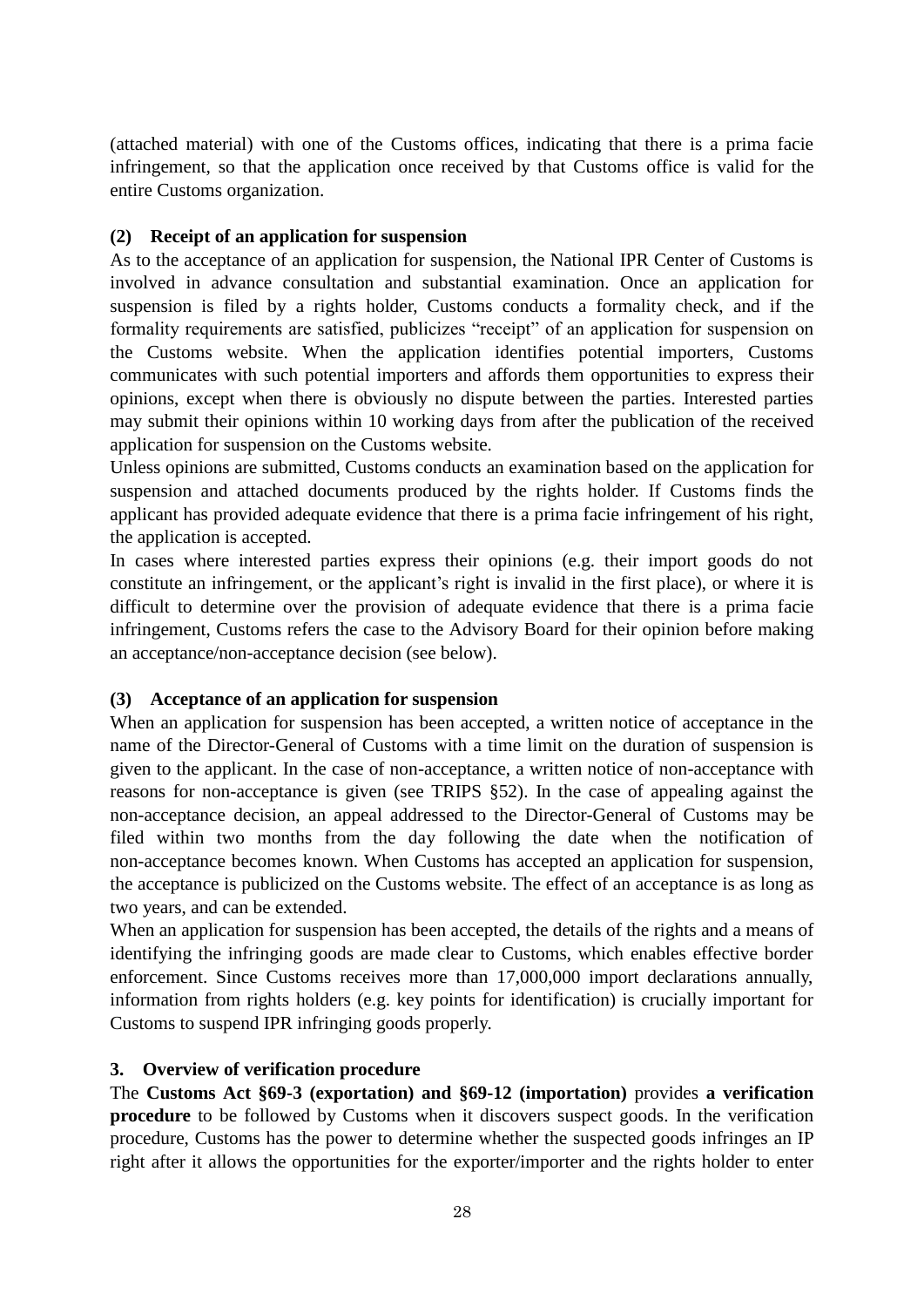evidence and opinions regarding the constitution of an infringement. In usual cases, the rights holder produces evidence that there is a prima facie infringement of their rights along with an application for suspension, and when the goods pertaining to the application accepted by Customs are discovered, Customs commences the verification procedure. For such goods that are deemed IPR infringing goods at high probability, even if any application for (export/import) suspension of these goods has not been lodged, Customs may initiate *ex officio* the determination procedure, but this is very limited in practice (see Commentary on the Customs Act (1), Kazuhisa Saito, CIPIC Journal vol. 194 ('10.02), p. 11).



#### **(1) Notice of commencement of verification procedure**

Customs serves a notice on the commencement of the verification procedure to both the rights holder and the exporter (importer). The notice indicates the name of the commodity, quantity, details of the affected rights (indication of goods, or the configuration of goods in the case of goods suspected under the Unfair Competition Prevention Act, grounds for following the verification procedure, whether or not the suspected goods have been identified upon an application for import suspension, and so forth. The revision of 2004 introduced a notification system under which the other party's name or business name and address is given to both the rights holder and the importer, respectively, and the name or business name and address of the manufacturer to the extent known from the documents submitted to Customs to the rights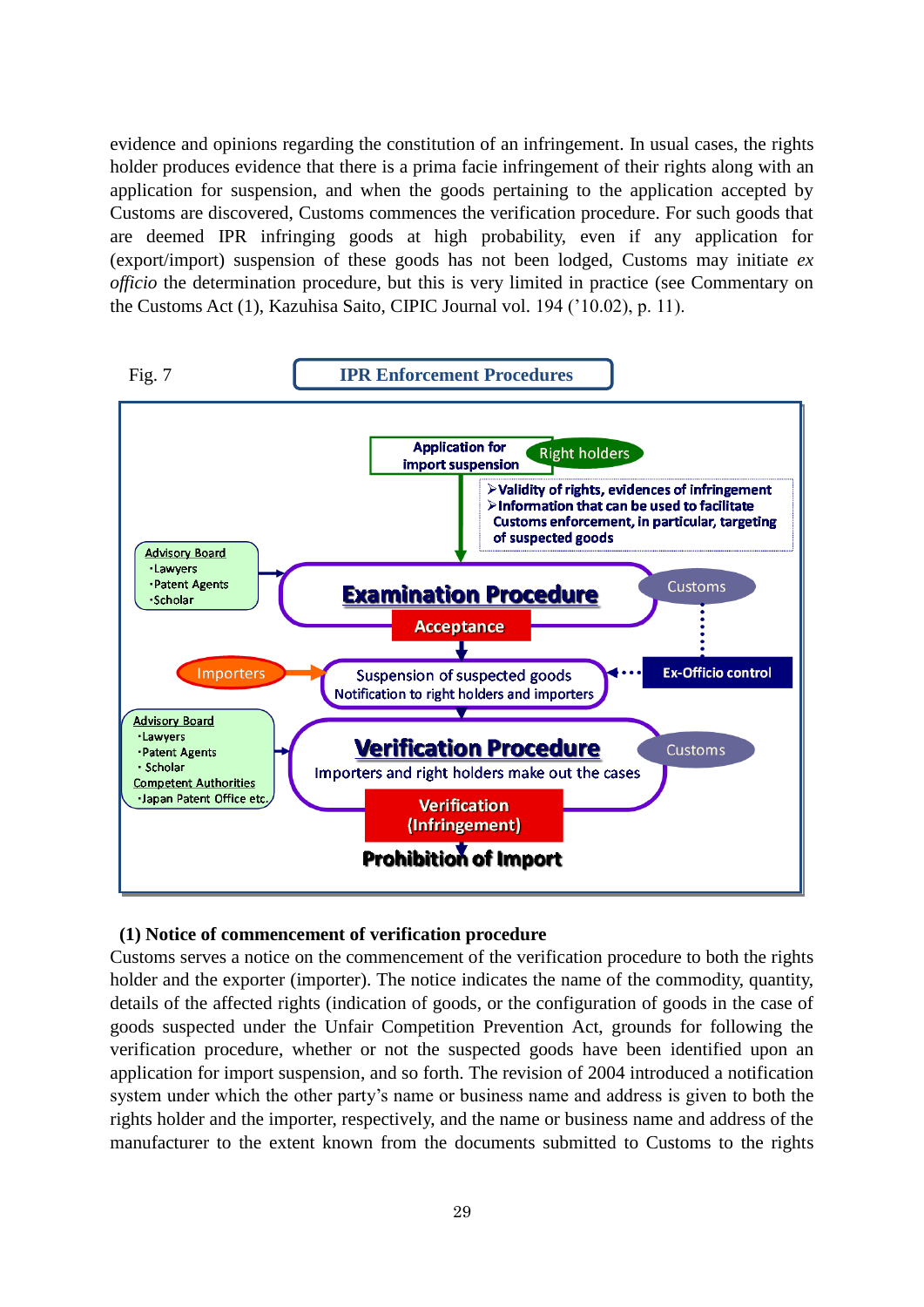holder (so as to ensure the provisions of TRIP 54 "The importer and the applicant shall be promptly notified of the suspension of the release of goods," and  $58(b)$  provisions to the same effect.

#### **(2) Simplified procedure**

In the verification procedure, Customs is required as a rule to verify the constitution of infringement based on evidence and opinions produced by the rights holder and the exporter (importer) so as to ensure the TRIPS requirements. In enforcement practice, however, it is only 0.3% of the postal item cases, and 9.2% of general cargo cases (in a one-year period from June 2006) that the importers addressed in the notice on commencement of the verification procedure have produced evidence and opinions. On the other hand, the burden of proof has been more on the rights holder, because they have to travel to a remote Customs office and to produce evidence lest the importation of the suspected goods be permitted. Also, it would give Customs a huge clerical workload to proceed with the verification procedure even in a case where the importer has no intention of challenging it.

In light of these import control situations, a simplified verification procedure has been implemented since June 2007. In this simplified procedure, concerning the suspected goods related to an application for import suspension (except for those related to patent rights, utility model rights, and design rights), Customs inquires **of the importer whether they have the intention to challenge and advises the importer to indicate such intention, if any, in writing within 10 working days (not including the holidays of administrative agencies) from the day on which the importer receives the notice on commencement of the verification procedure. Unless the importer indicates their intention to challenge within the said time limit, Customs has the power to verify the constitution of infringement immediately** (Order for Enforcement of the Customs  $Ac\$  62-16(1) $\cdot$ (4)(v)). The simplified procedure reduces the burden on the rights holder because the holder does not have to produce evidence and opinions. Currently, the simplified procedure applies to almost 90% of verification procedures.

Since the simplified procedure was adopted to cope with the actual conditions of import control, it has not been introduced in export control. In import control, the simplified procedure limitedly applies to trademark rights, copyrights, and neighboring rights for which applications for import suspension were accepted in advance.<sup>2</sup>

#### **(3) Standard procedure**

#### 1) Import control

 $\overline{a}$ 

When the importer indicates their intention to challenge the notice on commencement of verification procedure, Customs newly asks the rights holder/importer to produce evidence or opinions, and provides the parties with the opportunity to produce opinions regarding

<sup>&</sup>lt;sup>2</sup> The simplified procedure is applicable limitedly to the verification procedure based on an application for import suspension, because up to the stage of acceptance of an application, Customs has already examined the contents of the application based on prima facie proof, and, usually, it is considered possible to verify the constitution of infringement based on the evidence, etc. produced by the rights holder without the evidence produced by the importer. Whereas, in the case of an ex-officio verification procedure, it is not known whether the rights holder has the intention to challenge and no prima facie proof on infringement has been produced by the rights holder. Applications for import suspension involving patent rights are excluded because within the timeframe of the verification procedure which is subject to the "clearance/release" system (time limit of 20 days), it takes 10 working days for the importer to indicate their intention to challenge through the simplified procedure, another 10 working days for the challenging importer to produce evidence/opinion, thus leaving insufficient time for Customs to examine the evidence/opinion presented by the importer before the time limit expires.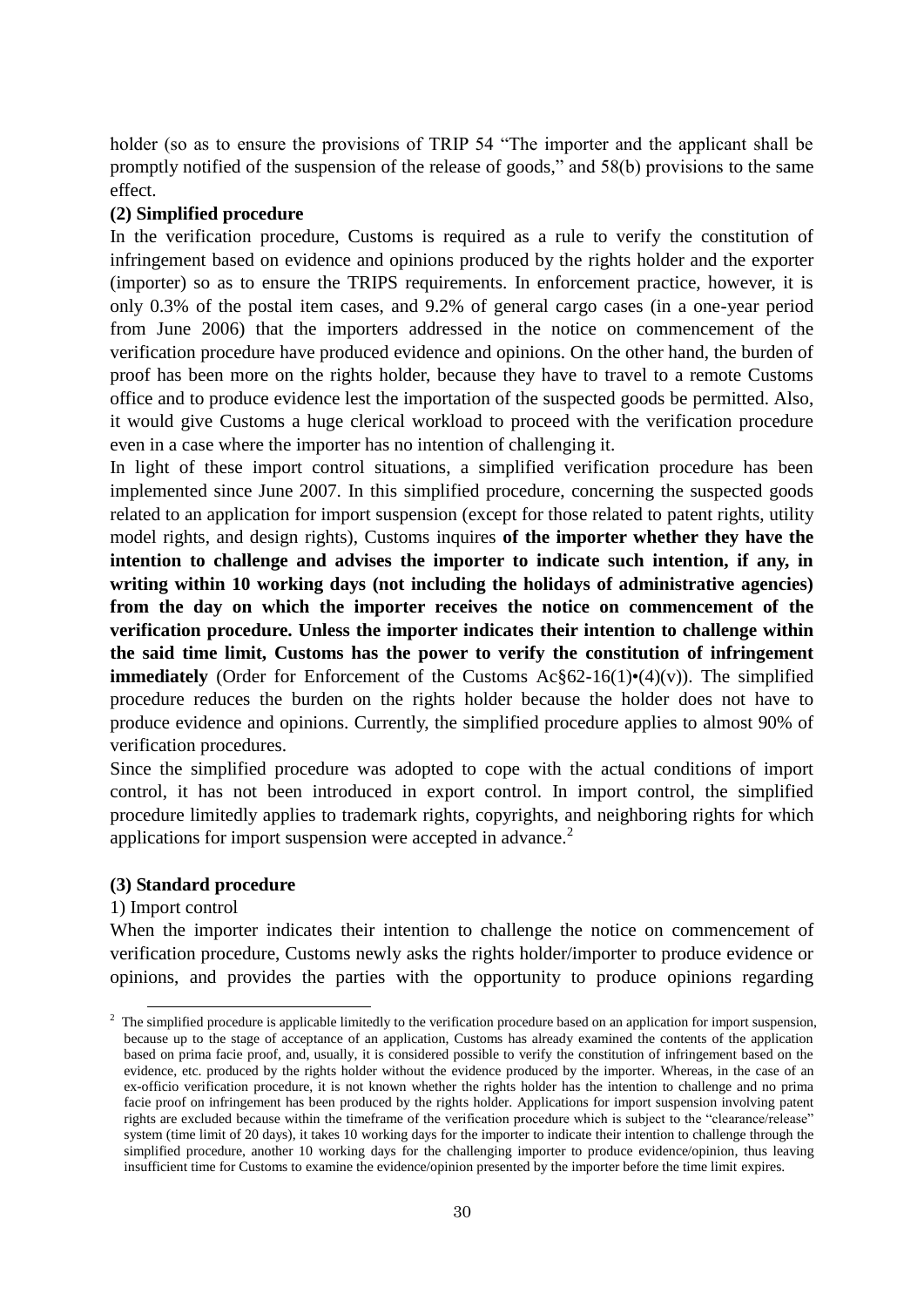evidence to be relied upon as the basis of verification, before verifying the constitution of the infringement (see IV. 3 for details). This provision reflects the obligation to ensure the availability of enforcement procedures as set forth in TRIPS §41(3): Decisions on the merits of a case shall be based only on evidence in respect of which parties were offered the opportunity to be heard (see Order for Enforcement of Customs Act §62-16). In the standard procedure, the importer may choose the so-called "voluntary disposal" (such as destroying, disposing of, waiving, or reshipping the relevant suspected goods, obtaining written consent for import, removal, or making modifications without contending with the rights holder). When written consent for import is obtained, or when removal and other modifications are made, non-infringement is certified, and the import is permitted, whereas the verification procedure should be canceled in the other cases.

# 2) Export control

Since the simplified procedure is not applicable to export control, Customs provides the exporter and the rights holder with the opportunity to produce evidence/opinions without inquiring whether the exporter has the intention to challenge. Unlike the import control, if the verification procedure is canceled upon voluntary disposal (such as destroying, disposing of, withdrawal of goods, waiving the relevant suspect goods) (all goods are domestic freight until an export permit is granted, and there is no corresponding procedure under the laws related to Customs), "canceled exportation" must be notified to Customs in writing so that Customs can ascertain the fact under the law (§69-3(6)).

#### **(4) Verification Notice**

A written notice on the result of verification is served to both the rights holder and the importer. Provided that Customs verifies the constitution of infringement through the above-mentioned simplified procedure, a "Verification (Forfeiture) Notice" is served informing the parties of the forfeiture at the same time. When Customs certifies non-infringement, importation is permitted, and when infringement is certified, if the importer does not carry out voluntary disposal after a lapse of two months, during which the importer may appeal against the verification, Customs forfeits and disposes of the relevant goods under the law. If no appeal is made against the verification, the relevant goods shall be destroyed, disposed of, reshipped (provided that export approval has been granted, and the goods verified as goods infringing trademark rights, copyrights or neighboring rights shall not be approved) or waived, or rights holder's consent of import obtained or removal or other modifications made. A party that is dissatisfied with the verification result may appeal to argue whether the disposition is proper in accordance with the Administrative Appeal Act, and the Administrative Case Litigation Act (see Footnote (iv)).

#### **4. Outline of the Advisory Board System**

# **(1) In the case of applications for suspension (Customs Act §69-5 (export), §69-14 (import))**

1) Upon publication of the received application, if the interested parties express their opinions, Customs refers the case to the Advisory Board for its opinion, unless otherwise justified, e.g. an expressed opinion is groundless, before making its acceptance/non-acceptance decision (see below). Even if no opinion is produced, in cases where the applicant and the interested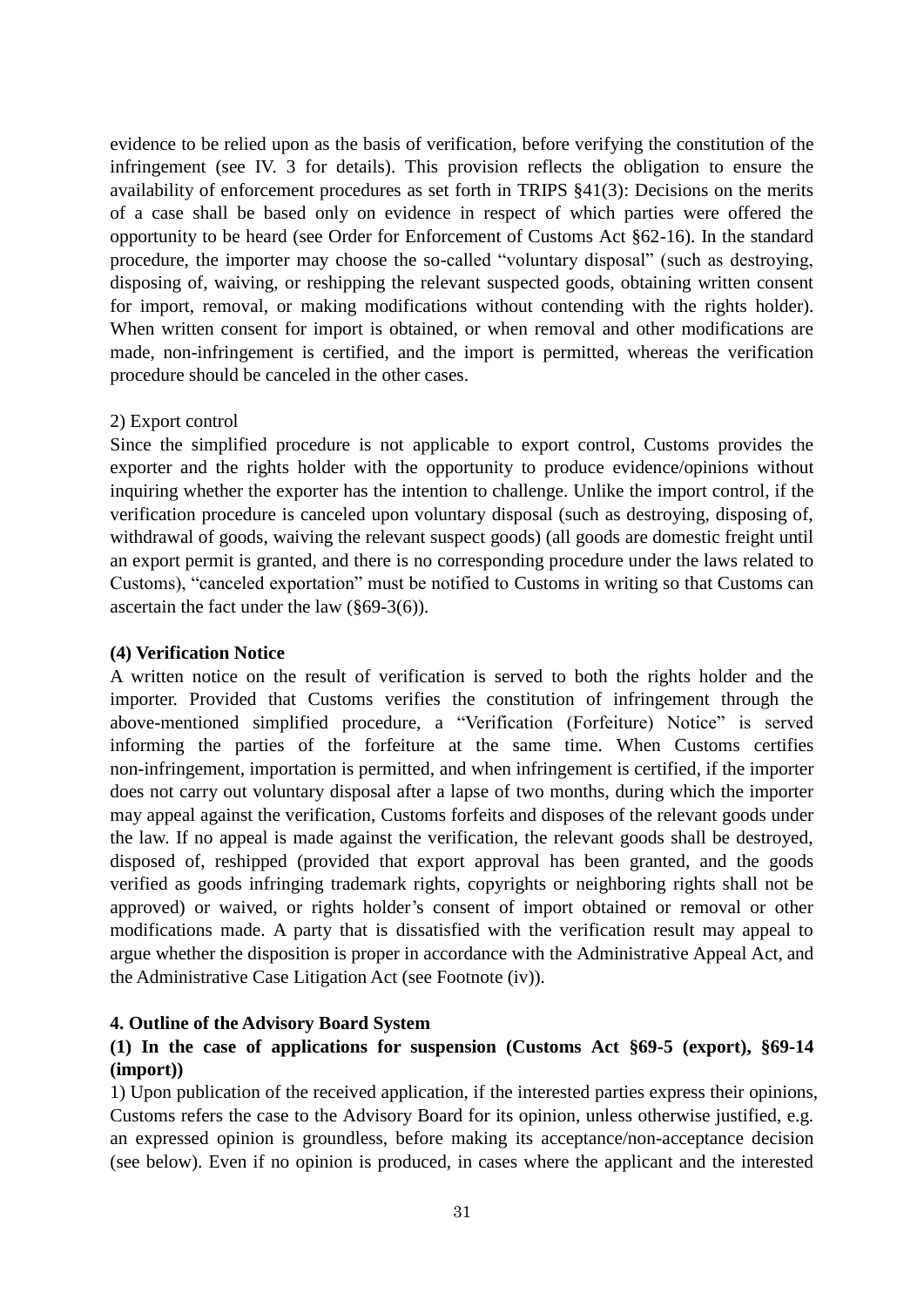party are currently or potentially in dispute in a lawsuit, etc. or where it is difficult to determine whether the alleged goods fall under the scope of the applicant's rights, Customs may ask the Advisory Board for its opinion regarding "whether adequate evidence has been produced to satisfy the competent authorities that there is a prima facie infringement of the applicant's rights." For example, in the case of an application for import suspension involving a patent right, the topic includes factors negating the constitution of infringement, such as whether the alleged goods fall under the technical scope, parallel import, invalidity of rights, exhaustion of rights, prior use, experimental/research use, abuse of rights, and so forth. It is controversial whether under the Patent Act  $$104-3(1)$ , which provides "in litigation concerning the infringement of a patent," such rights are applicable *mutatis mutandis* to Custom's verification (infringement) at the border, yet it is understood to be Customs' practice that Customs concludes adequate prima facie proof has not been produced if the Advisory Board of IPR experts opines there are reasons for invalidating the right (see Commentary on the Customs Act (1), Kazuhisa Saito, CIPIC Journal vol. 194 ('10.02), p. 31).

#### 2) The Advisory Board procedure is as follows:

(i) One party's opinion is disclosed to the other party. Additional opinions can be entered for up to 7 working days. (ii) A hearing is held. Usually, the Advisory Board, the rights holder, the exporter or importer convene in a conference room of the Tokyo Customs Headquarters. The parties may state their cases before the Advisory Board, and the Advisory Board may put questions to them. Regarding such matters that are considered disadvantages to one's interests if disclosed to the other party (e.g. trade secrets), the parties may be heard separately. (iii) The parties may produce supplementary opinions in writing. (iv) The Advisory Board presents a written opinion to the Director-General of Customs. (v) The parties may produce opinions regarding the Advisory Board's written opinion if justified due to special circumstances, such as errors in fact. (vi) Customs respects the majority opinion of the Advisory Board and decides on the case with an acceptance/non-acceptance/pending, unless otherwise justified due to special circumstances, such as errors in fact.

# **(2) In the case of the verification procedure (Customs Act §69-9 (export), §69-19 (import))**

1) In the verification procedure, Customs may seek the Advisory Board's opinion only "when it is deemed necessary for verification" as to whether the alleged goods are infringing goods. As mentioned above, since border enforcement by Customs is carried out primarily in cases where the rights holder has filed an application for suspension of export (import), the constitution of infringement is discussed during the course of seeking the Advisory Board's opinion regarding the filed application for suspension of export (import). Accordingly, Customs is able to verify whether the alleged goods constitute an infringement based on the Board's discussions. Thus, in the verification procedure, the Advisory Board's opinion is sought when the point in dispute, which was unclear in the application for suspension of export (import), is identified in the verification procedure and makes it difficult to determine the constitution of infringement. In this case, the matter(s) to be referred to the Advisory Board for opinion is "what should be referred to for verification." It should be noted that regarding the technical scope of patent rights, utility model rights, or design rights, it is necessary to seek the JPO Commissioner's opinion—not the Advisory Board's opinion.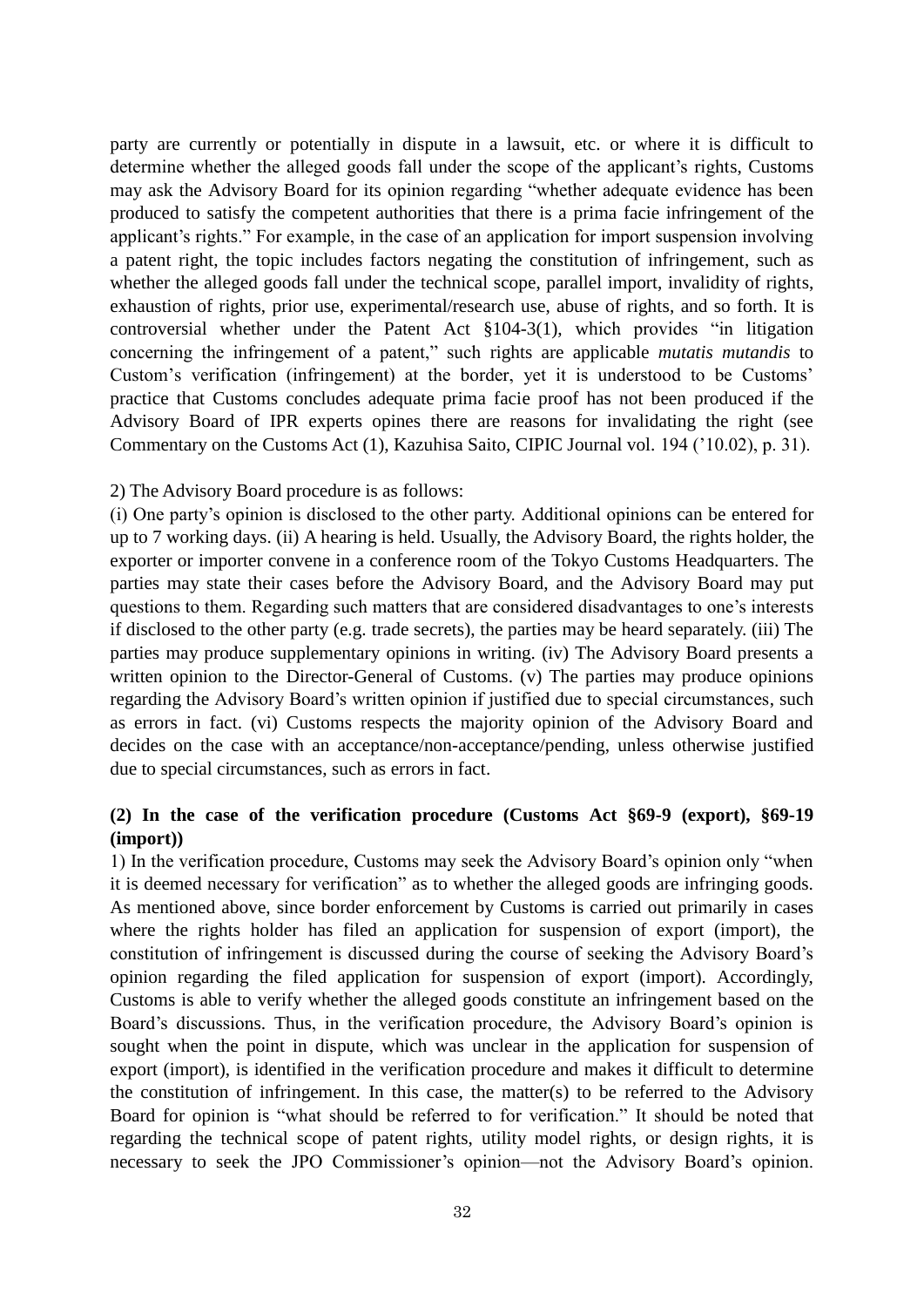Likewise, cases of infringement involving breeder's rights are referred to the Minister of Agriculture, Forestry and Fisheries, and cases of violation of Unfair Competition Prevention Act to the Minister of Economy, Trade and Industry for referential opinion, rather than the Advisory Board's opinion. Such single route of reference is explained as an attempt to avoid procedural redundancy because the ministerial reference system was implemented even before the Advisory Board system was introduced in April 2006 (see Commentary on Customs Act (1), Kazuhisa Saito, CIPIC Journal vol. 195 ('10.04), pp. 59-60).

#### 2) The procedure is outlined below:

Customs sends the commissioned members of the Advisory Board a "Form of Reference for the Advisory Board's Opinion in a Verification Procedure" and seeks their opinion. In this case, Customs identifies the point in dispute to be referred to the Advisory Board, handles the evidence/opinions produced by the parties, clarifies Customs' stance on these matters, and hears the Advisory Board's opinion separately, except when holding a hearing. (ii) Customs notifies the parties of the names of the Advisory Board members, the point in dispute to be referred to the Advisory Board and Customs' stance on the said point by serving a Notice on Implementation of Reference to Advisory Board's Opinion in a Verification Procedure," with the date/place of the hearing, if any. (iii) The procedure for the hearing is the same as the one for the application for suspension. (iv) The Advisory Board expresses its opinion (conclusion and grounds) verbally concerning the relevance of Customs' stance regarding whether the suspect goods are infringing goods or not. (v) Customs respects the majority opinion of the Advisory Board and verifies whether the suspect goods are infringing goods or not, unless otherwise justified due to special circumstances, such as errors in fact.

#### **5. Others**

There is also a security or equivalent assurance system in respect of an application for import suspension (Customs Act §69-15, a system to ensure TRIPS §53(1)); and a clearance/release system (Customs Act §69-20; a system to ensure TRIPS §53(2)). With a view to strengthening border enforcement, the period of imprisonment was raised to a term not exceeding ten years, effective from June 1, 2010 (Customs Act §108-4, and §109; enacted on March 26, 2010).